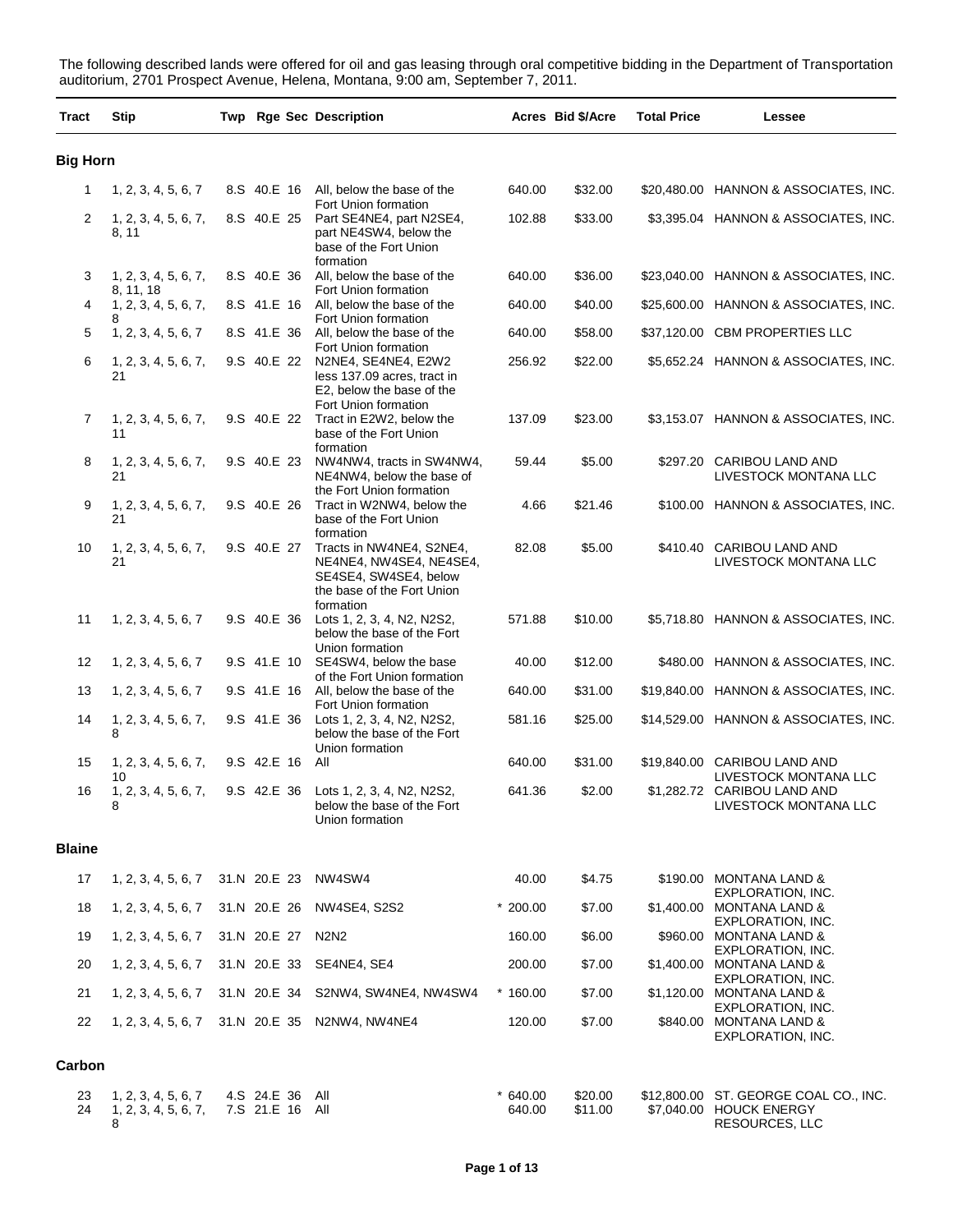| Tract   | <b>Stip</b>                                |      |                     | Twp Rge Sec Description                                                          |            | Acres Bid \$/Acre | <b>Total Price</b> | Lessee                                                                                  |
|---------|--------------------------------------------|------|---------------------|----------------------------------------------------------------------------------|------------|-------------------|--------------------|-----------------------------------------------------------------------------------------|
| 25      | 1, 2, 3, 4, 5, 6, 7,                       |      |                     | 7.S 21.E 17 NE4NW4, S2NW4, NE4, S2                                               | 600.00     | \$30.00           |                    | \$18,000.00 HOUCK ENERGY                                                                |
| 26      | 8<br>1, 2, 3, 4, 5, 6, 7,                  |      | 7.S 22.E 16         | All                                                                              | 640.00     | \$52.00           |                    | RESOURCES, LLC<br>\$33,280.00 LONEWOLF ENERGY, INC.                                     |
| 27      | 10<br>1, 2, 3, 4, 5, 6, 7,<br>10           |      | 7.S 23.E 36         | All                                                                              | 640.00     | \$53.00           |                    | \$33,920.00 LONEWOLF ENERGY, INC.                                                       |
| 28      | 1, 2, 3, 4, 5, 6, 7,<br>8, 10              |      | 8.S 23.E 16         | All                                                                              | 640.00     | \$53.00           |                    | \$33,920.00 LONEWOLF ENERGY, INC.                                                       |
| 29      | 1, 2, 3, 4, 5, 6, 7,<br>8                  |      | 8.S 23.E 36         | All                                                                              | 640.00     | \$35.00           |                    | \$22,400.00 HOUCK ENERGY<br><b>RESOURCES, LLC</b>                                       |
| 30      | 1, 2, 3, 4, 5, 6, 7,<br>10                 |      | 9.S 21.E 16         | All                                                                              | 640.00     | \$52.00           |                    | \$33,280.00 LONEWOLF ENERGY, INC.                                                       |
| 31      | 1, 2, 3, 4, 5, 6, 7,<br>8                  |      | 9.S 23.E 16         | All                                                                              | 640.00     | \$52.00           |                    | \$33,280.00 LONEWOLF ENERGY, INC.                                                       |
| 32      | 1, 2, 3, 4, 5, 6, 7,<br>8                  |      | 9.S 24.E 16 All     |                                                                                  | 640.00     | \$53.00           |                    | \$33,920.00 LONEWOLF ENERGY, INC.                                                       |
| Cascade |                                            |      |                     |                                                                                  |            |                   |                    |                                                                                         |
| 33      | 1, 2, 3, 4, 5, 6, 7,                       | 16.N | 5.E 16 All          |                                                                                  | 640.00     | \$2.00            |                    | \$1,280.00 UNCONVENTIONAL                                                               |
| 34      | 8<br>2, 3, 4, 5, 6, 7,                     | 16.N | 6.E 16              | All                                                                              | 640.00     | \$2.00            |                    | <b>ENERGY PARTNERS, LLC</b><br>\$1,280.00 UNCONVENTIONAL                                |
| 35      | 14, 20<br>2, 3, 4, 5, 6, 7,                | 16.N | 6.E 36              | NW4                                                                              | $*160.00$  | \$2.00            |                    | <b>ENERGY PARTNERS, LLC</b><br>\$320.00 UNCONVENTIONAL                                  |
| 36      | 20<br>1, 2, 3, 4, 5, 6, 7,                 | 16.N | 7.E 16              | All                                                                              | $*640.00$  | \$2.00            |                    | <b>ENERGY PARTNERS, LLC</b><br>\$1,280.00 UNCONVENTIONAL                                |
| 37      | 14<br>1, 2, 3, 4, 5, 6, 7,<br>8            | 16.N | 7.E 36              | Lots 1 thru 8, E2                                                                | 652.80     | \$2.00            |                    | <b>ENERGY PARTNERS, LLC</b><br>\$1,305.60 UNCONVENTIONAL<br><b>ENERGY PARTNERS, LLC</b> |
| 38      | 1, 2, 3, 4, 5, 6, 7                        | 17.N | 5.E 16              | All                                                                              | $*640.00$  | \$2.00            |                    | \$1,280.00 UNCONVENTIONAL<br><b>ENERGY PARTNERS, LLC</b>                                |
| 39      | 1, 2, 3, 4, 5, 6, 7                        | 17.N | 5.E 36              | Lots 1, 2, 4, W2W2,<br>NE4NW4, SW4SE4,<br>SE4SW4                                 | $*396.40$  | \$2.00            |                    | \$792.80 UNCONVENTIONAL<br><b>ENERGY PARTNERS, LLC</b>                                  |
| 40      | 1, 2, 3, 4, 5, 6, 7, 17.N<br>14            |      | 6.E 16              | W2NW4, E2E2, SW4                                                                 | $* 400.00$ | \$2.00            |                    | \$800.00 UNCONVENTIONAL<br><b>ENERGY PARTNERS, LLC</b>                                  |
| 41      | 1, 2, 3, 4, 5, 6, 7,<br>14                 | 17.N | 7.E 16              | All                                                                              | $*640.00$  | \$2.00            |                    | \$1,280.00 UNCONVENTIONAL<br><b>ENERGY PARTNERS, LLC</b>                                |
| 42      | 1, 2, 3, 4, 5, 6, 7                        | 17.N | 7.E 36              | NW4, NE4NE4, W2SE4,<br>N <sub>2</sub> SW <sub>4</sub>                            | 360.00     | \$2.00            |                    | \$720.00 UNCONVENTIONAL<br><b>ENERGY PARTNERS, LLC</b>                                  |
| 43      | 1, 2, 3, 4, 5, 6, 7                        | 18.N | 5.E<br>$\mathbf{3}$ | Lots 1, 2, S2NE4, SE4                                                            | $*321.11$  | \$2.00            |                    | \$642.22 UNCONVENTIONAL<br><b>ENERGY PARTNERS, LLC</b>                                  |
| 44      | 1, 2, 3, 4, 5, 6, 7,<br>11, 14             | 18.N | 5.E 16              | All                                                                              | $*640.00$  | \$2.00            |                    | \$1,280.00 UNCONVENTIONAL<br><b>ENERGY PARTNERS, LLC</b>                                |
| 45      | 14                                         |      |                     | 1, 2, 3, 4, 5, 6, 7, 18.N 5.E 36 W2, W2SE4, SE4SE4,<br>less patented county road | $* 429.80$ | \$2.00            |                    | \$859.60 UNCONVENTIONAL<br><b>ENERGY PARTNERS, LLC</b>                                  |
| 46      | 1, 2, 3, 4, 5, 6, 7, 18.N<br>14            |      | 6.E 16              | W <sub>2</sub>                                                                   | $*320.00$  | \$2.00            |                    | \$640.00 UNCONVENTIONAL<br><b>ENERGY PARTNERS, LLC</b>                                  |
| 47      | 1, 2, 3, 4, 5, 6, 7, 18. N<br>8, 11, 14    |      | 6.E 36              | NE4NW4, W2W2                                                                     | $*200.00$  | \$2.25            |                    | \$450.00 TONY BYRD                                                                      |
| 48      | 1, 2, 3, 4, 5, 6, 7, 18.N<br>8, 14         |      | 7.E 16              | All, less patented RR R/W                                                        | $*632.92$  | \$2.00            |                    | \$1,265.84 UNCONVENTIONAL<br><b>ENERGY PARTNERS, LLC</b>                                |
| 49      | 1, 2, 3, 4, 5, 6, 7                        | 18.N | 7.E 29              | S2SE4, SE4SW4                                                                    | 120.00     | \$2.00            |                    | \$240.00 UNCONVENTIONAL<br><b>ENERGY PARTNERS, LLC</b>                                  |
| 50      | 1, 2, 3, 4, 5, 6, 7,<br>8. 14              | 18.N | 7.E 31              | E2NW4, NE4                                                                       | 240.00     | \$2.00            |                    | \$480.00 UNCONVENTIONAL<br><b>ENERGY PARTNERS, LLC</b>                                  |
| 51      | 1, 2, 3, 4, 5, 6, 7, 18. N<br>8            |      | 7.E 32              | N2NW4, SW4NW4,<br>NW4NE4                                                         | 160.00     | \$1.50            |                    | \$240.00 BTC OIL PROPERTIES, LLC                                                        |
| 52      | 1, 2, 3, 4, 5, 6, 7, 19. N<br>11, 14       |      | 5.E 1               | Lots 1, 2, 3, 4, S2NE4,<br>NE4SE4                                                | $*278.80$  | \$1.50            |                    | \$418.20 BTC OIL PROPERTIES, LLC                                                        |
| 53      | 1, 2, 3, 4, 5, 6, 7, 19. N<br>11, 14       |      |                     | 5.E 2 SW4NE4, W2SE4, S2SW4                                                       | $*200.00$  | \$1.50            |                    | \$300.00 BTC OIL PROPERTIES, LLC                                                        |
| 54      | 1, 2, 3, 4, 5, 6, 7,<br>14                 | 19.N | 5.E 3               | S2SE4, SE4SW4                                                                    | $*120.00$  | \$1.50            |                    | \$180.00 BTC OIL PROPERTIES, LLC                                                        |
| 55      | 1, 2, 3, 4, 5, 6, 7,<br>14                 | 19.N | 5.E 10              | E2W2, NE4, N2SE4,<br>SW4SE4, SW4SW4                                              | $* 480.00$ | \$1.50            |                    | \$720.00 BTC OIL PROPERTIES, LLC                                                        |
| 56      | 1, 2, 3, 4, 5, 6, 7,<br>14                 | 19.N | 5.E 11              | NW4, N2SW4                                                                       | $*240.00$  | \$1.50            |                    | \$360.00 BTC OIL PROPERTIES, LLC                                                        |
| 57      | 1, 2, 3, 4, 5, 6, 7, 19.N<br>14            |      |                     | 5.E 15 W2, W2E2                                                                  | $*480.00$  | \$1.50            |                    | \$720.00 BTC OIL PROPERTIES, LLC                                                        |
| 58      | 1, 2, 3, 4, 5, 6, 7, 19.N 5.E 16 All<br>14 |      |                     |                                                                                  | $*640.00$  | \$1.50            |                    | \$960.00 BTC OIL PROPERTIES, LLC                                                        |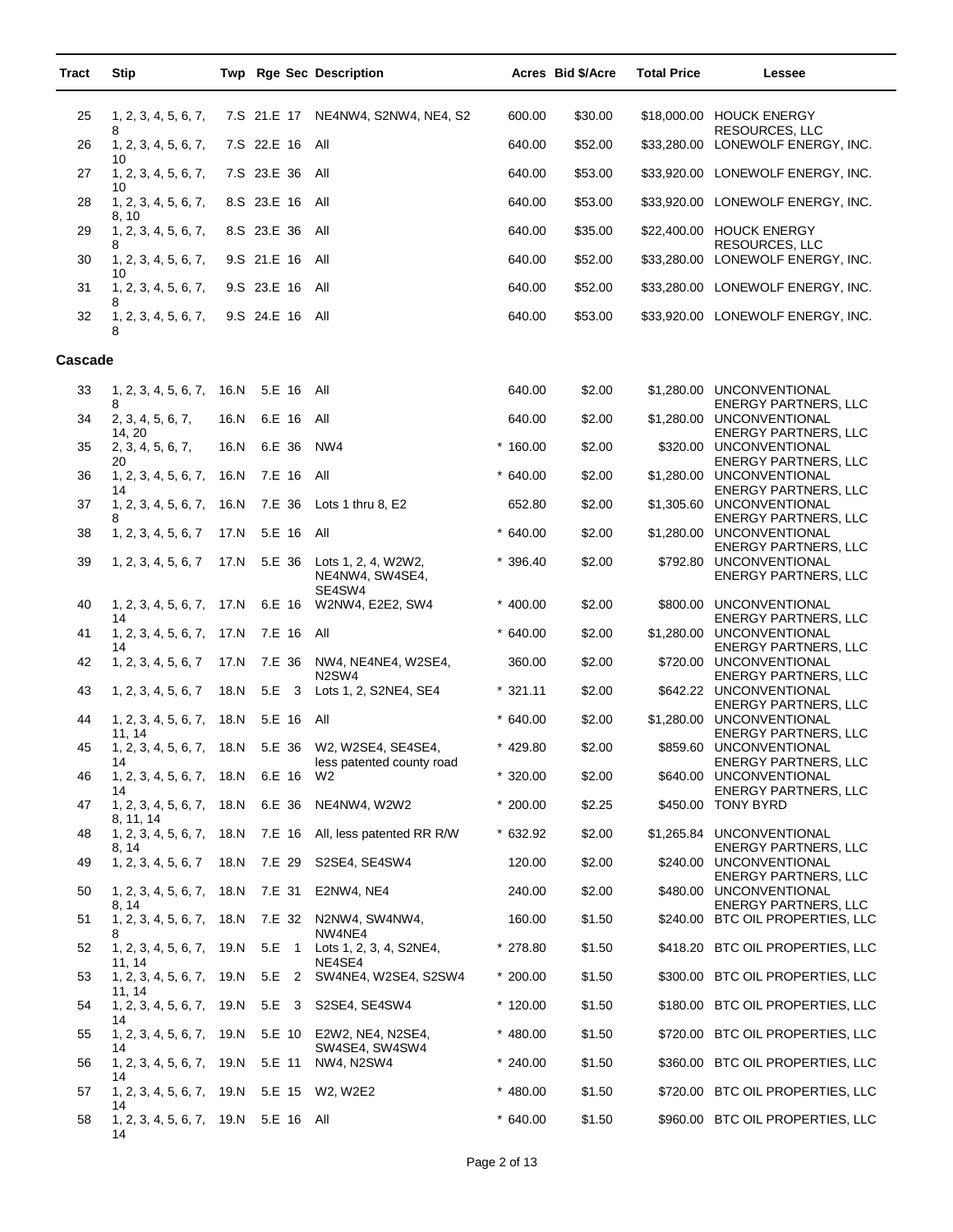| Tract           | <b>Stip</b>                                            |                      |                               | Twp Rge Sec Description                         |                              | Acres Bid \$/Acre  | <b>Total Price</b> | Lessee                                                           |
|-----------------|--------------------------------------------------------|----------------------|-------------------------------|-------------------------------------------------|------------------------------|--------------------|--------------------|------------------------------------------------------------------|
| 59              | 1, 2, 3, 4, 5, 6, 7, 19.N                              |                      | 5.E 17 SE4                    |                                                 | 160.00                       | \$1.50             |                    | \$240.00 BTC OIL PROPERTIES, LLC                                 |
| 60              | 14<br>1, 2, 3, 4, 5, 6, 7, 19. N                       |                      | 5.E 20                        | E2                                              | 320.00                       | \$1.50             |                    | \$480.00 BTC OIL PROPERTIES, LLC                                 |
| 61              | 11, 14<br>1, 2, 3, 4, 5, 6, 7, 19. N                   |                      | 5.E 21                        | N <sub>2</sub> . SW <sub>4</sub>                | $* 480.00$                   | \$1.50             |                    | \$720.00 BTC OIL PROPERTIES, LLC                                 |
| 62              | 14<br>1, 2, 3, 4, 5, 6, 7, 19. N                       |                      | 5.E 22                        | NW4                                             | $*160.00$                    | \$1.50             |                    | \$240.00 BTC OIL PROPERTIES, LLC                                 |
| 63              | 14<br>1, 2, 3, 4, 5, 6, 7, 19. N                       |                      | 5.E 27                        | NW4                                             | $*160.00$                    | \$1.50             |                    | \$240.00 BTC OIL PROPERTIES, LLC                                 |
| 64              | 14<br>1, 2, 3, 4, 5, 6, 7, 19. N                       |                      | 5.E 28 E2                     |                                                 | $*320.00$                    | \$1.50             |                    | \$480.00 BTC OIL PROPERTIES, LLC                                 |
| 65              | 14<br>1, 2, 3, 4, 5, 6, 7, 19. N                       |                      | 5.E 33                        | N2, N2SE4                                       | $* 400.00$                   | \$1.50             |                    | \$600.00 BTC OIL PROPERTIES, LLC                                 |
| 66              | 14<br>1, 2, 3, 4, 5, 6, 7, 19. N                       |                      | 5.E 34                        | S <sub>2</sub>                                  | $*320.00$                    | \$1.50             |                    | \$480.00 BTC OIL PROPERTIES, LLC                                 |
| 67              | 14<br>1, 2, 3, 4, 5, 6, 7,                             | 19.N                 | 5.E 36                        | All                                             | $*640.00$                    | \$1.50             |                    | \$960.00 BTC OIL PROPERTIES, LLC                                 |
| 68              | 14<br>1, 2, 3, 4, 5, 6, 7, 19. N                       |                      | 6.E 6                         | Lots 1, 2, 6, 7, S2NE4,                         | $*519.95$                    | \$1.50             |                    | \$779.92 BTC OIL PROPERTIES, LLC                                 |
| 69              | 11, 14<br>1, 2, 3, 4, 5, 6, 7, 19. N                   |                      | 6.E 16                        | SE4, E2SW4<br>All                               | $*564.40$                    | \$1.50             |                    | \$846.60 BTC OIL PROPERTIES, LLC                                 |
| 70              | 11.14<br>1, 2, 3, 4, 5, 6, 7, 19. N                    |                      | 6.E 36                        | S2S2, NW4SW4                                    | $*201.50$                    | \$1.50             |                    | \$302.25 BTC OIL PROPERTIES, LLC                                 |
| 71              | 8, 11, 14, 16<br>1, 2, 3, 4, 5, 6, 7, 19. N            |                      | 7.E 16                        | N2, N2SE4, SW4SE4, SW4                          | $*600.00$                    | \$1.50             |                    | \$900.00 BTC OIL PROPERTIES, LLC                                 |
| 72              | 12, 14<br>1, 2, 3, 4, 5, 6, 7, 19. N                   |                      |                               | 7.E 36 Lots 1, 2, NW4, W2NE4, S2                | $*645.38$                    | \$1.50             |                    | \$968.07 BTC OIL PROPERTIES, LLC                                 |
| 73              | 8, 14, 19<br>1, 2, 3, 4, 5, 6, 7, 19. N<br>14          |                      | 8.E 16 All                    |                                                 | 640.00                       | \$1.50             |                    | \$960.00 BTC OIL PROPERTIES, LLC                                 |
| 74              | 1, 2, 3, 4, 5, 6, 7,<br>8                              | 19.N                 | 8.E 24                        | N2NE4                                           | 80.00                        | \$1.50             |                    | \$120.00 BTC OIL PROPERTIES, LLC                                 |
| 75              | 1, 2, 3, 4, 5, 6, 7, 19.N<br>8                         |                      |                               | 8.E 36 Lots 1, 2, 3, 4, W2, W2E2                | 643.76                       | \$1.50             |                    | \$965.64 BTC OIL PROPERTIES, LLC                                 |
| <b>Chouteau</b> |                                                        |                      |                               |                                                 |                              |                    |                    |                                                                  |
| 76              | 1, 2, 3, 4, 5, 6, 7                                    |                      |                               | 19.N 10.E 1 Lots 2, 3, 4, SW4NW4,               | $*359.62$                    | \$2.00             |                    | \$719.24 UNCONVENTIONAL                                          |
| 77              | 1, 2, 3, 4, 5, 6, 7                                    |                      | 19.N 10.E 2                   | S2S2, NW4SW4<br>Lots 1, 2, 3, 4, S2N2,          | $*$ 439.20                   | \$2.00             |                    | <b>ENERGY PARTNERS, LLC</b><br>\$878.40 UNCONVENTIONAL           |
| 78              | 1, 2, 3, 4, 5, 6, 7                                    |                      | 19.N 10.E 11                  | N2SE4, NE4SW4<br>N2SE4, SE4SE4                  | 120.00                       | \$2.00             |                    | <b>ENERGY PARTNERS, LLC</b><br>\$240.00 UNCONVENTIONAL           |
| 79              | 1, 2, 3, 4, 5, 6, 7                                    |                      | 19.N 10.E 12                  | NE4NW4, S2NW4,                                  | 440.00                       | \$10.00            |                    | <b>ENERGY PARTNERS, LLC</b><br>\$4,400.00 TOMMY C. CRAIGHEAD     |
|                 |                                                        |                      |                               | NE4, SW4                                        |                              | \$7.00             |                    | \$4,480.00 TOMMY C. CRAIGHEAD                                    |
| 80<br>81<br>82  | 1, 2, 3, 4, 5, 6, 7<br>1, 2, 3, 4, 5, 6, 7             | 23.N<br>23.N<br>24.N | 4.E 16 All<br>4.E 36<br>7.E 9 | All<br>W2NE4                                    | 640.00<br>$*640.00$<br>80.00 | \$10.00<br>\$5.00  |                    | \$6,400.00 TOMMY C. CRAIGHEAD<br>\$400.00 LONGSHOT OIL, LLC      |
| 83              | 1, 2, 3, 4, 5, 6, 7,<br>8<br>1, 2, 3, 4, 5, 6, 7, 24.N |                      |                               | 8.E 6 Lots 1 thru 7, SE4NW4,                    | $*650.04$                    | \$8.00             |                    | \$5,200.32 LONGSHOT OIL, LLC                                     |
| 84              | 8<br>1, 2, 3, 4, 5, 6, 7, 24. N                        |                      | 8.E 7 E2                      | S2NE4, SE4, E2SW4                               | 320.00                       | \$10.00            |                    | \$3,200.00 LONGSHOT OIL, LLC                                     |
| 85              | 8<br>1, 2, 3, 4, 5, 6, 7, 24.N                         |                      | 8.E 8                         | SE4SE4                                          | 40.00                        | \$11.00            |                    | \$440.00 LONGSHOT OIL, LLC                                       |
| 86              | 8, 11<br>1, 2, 3, 4, 5, 6, 7, 24.N                     |                      | 8.E 16 All                    |                                                 | $*640.00$                    | \$11.00            |                    | \$7,040.00 LONGSHOT OIL, LLC                                     |
|                 | 9, 11, 13                                              |                      |                               |                                                 |                              |                    |                    |                                                                  |
| 87              | 1, 2, 3, 4, 5, 6, 7, 24.N<br>11, 13, 14                |                      | 8.E 17                        | NE4NE4, Teton Riverbed<br>and related acreage   | 45.00                        | \$11.00            |                    | \$495.00 LONGSHOT OIL, LLC                                       |
| 88              | 1, 2, 3, 4, 5, 6, 7, 25. N<br>8, 11, 13                |                      | 3.E 16 All                    |                                                 | 640.00                       | \$13.00            |                    | \$8,320.00 HARVEY MINERAL<br>PARTNERS, LP                        |
| 89              | 1, 2, 3, 4, 5, 6, 7, 25. N<br>8, 11, 13, 14            |                      |                               | 3.E 22 S2NW4, S2SE4, SW4,<br>Teton Riverbed and | 326.00                       | \$13.00            |                    | \$4,238.00 HARVEY MINERAL<br>PARTNERS, LP                        |
| 90              | 1, 2, 3, 4, 5, 6, 7, 25. N                             |                      | 3.E 36                        | related acreage<br>All                          | 640.00                       | \$21.00            |                    | \$13,440.00 TOMMY C. CRAIGHEAD                                   |
| 91              | 8, 11, 13<br>1, 2, 3, 4, 5, 6, 7                       | 25.N                 | 4.E 6                         | Lots 1 thru 7, SE4NW4,<br>S2NE4, SE4, E2SW4     | 635.98                       | \$20.00            |                    | \$12,719.60 TOMMY C. CRAIGHEAD                                   |
| 92<br>93        | 1, 2, 3, 4, 5, 6, 7<br>1, 2, 3, 4, 5, 6, 7,            | 25.N<br>25.N         | 4.E 16<br>4.E 25              | All<br>NW4, NW4NE4, S2NE4, S2                   | 640.00<br>$*600.00$          | \$22.00<br>\$20.00 |                    | \$14,080.00 TOMMY C. CRAIGHEAD<br>\$12,000.00 TOMMY C. CRAIGHEAD |
|                 | 8, 11                                                  |                      |                               |                                                 |                              |                    |                    |                                                                  |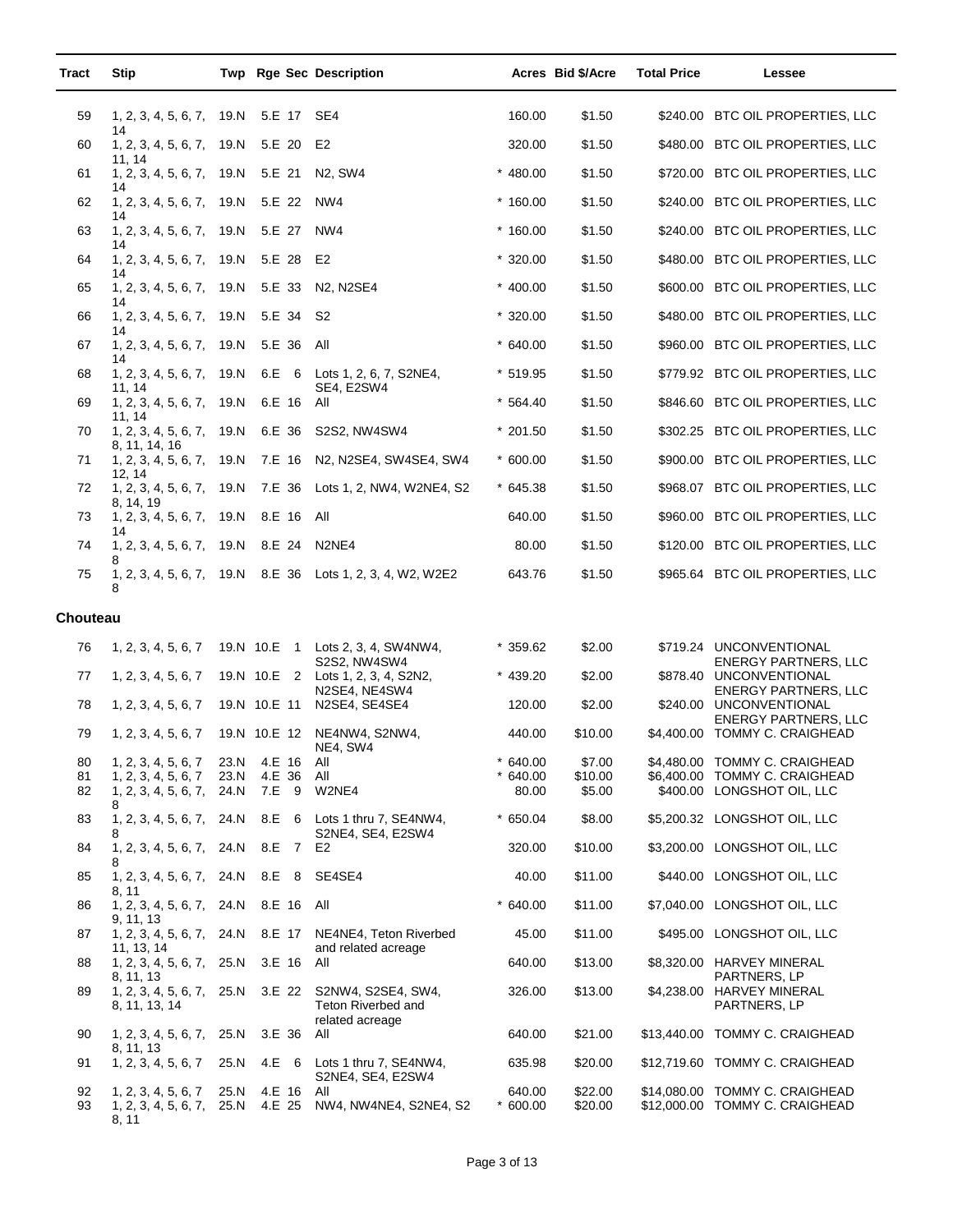| Tract          | <b>Stip</b>                                                             |              |                                        | Twp Rge Sec Description                                                 |                                  | Acres Bid \$/Acre           | <b>Total Price</b> | Lessee                                                                                                      |
|----------------|-------------------------------------------------------------------------|--------------|----------------------------------------|-------------------------------------------------------------------------|----------------------------------|-----------------------------|--------------------|-------------------------------------------------------------------------------------------------------------|
| 94             | 1, 2, 3, 4, 5, 6, 7,<br>8                                               | 26.N         | 3.E 16 All                             |                                                                         | $*640.00$                        | \$25.00                     |                    | \$16,000.00 TOMMY C. CRAIGHEAD                                                                              |
| 95<br>96       | 1, 2, 3, 4, 5, 6, 7<br>1, 2, 3, 4, 5, 6, 7,<br>8, 11, 13, 14            | 26.N         | 4.E 36<br>26.N 11.E 16                 | All<br>Lots 2, 3, 6, 7, W2,<br>Missouri Riverbed and<br>related acreage | 640.00<br>$* 481.87$             | \$25.00<br>\$6.00           |                    | \$16,000.00 TOMMY C. CRAIGHEAD<br>\$2,891.22 TOMMY C. CRAIGHEAD                                             |
| 97<br>98<br>99 | 1, 2, 3, 4, 5, 6, 7<br>1, 2, 3, 4, 5, 6, 7<br>1, 2, 3, 4, 5, 6, 7       | 27.N         | 26.N 11.E 35<br>26.N 11.E 36<br>4.E 16 | All<br>All<br>All                                                       | 640.00<br>$*640.00$<br>$*640.00$ | \$6.00<br>\$6.00<br>\$15.00 |                    | \$3,840.00 TOMMY C. CRAIGHEAD<br>\$3,840.00 TOMMY C. CRAIGHEAD<br>\$9,600.00 HARVEY MINERAL<br>PARTNERS, LP |
| 100            | 1, 2, 3, 4, 5, 6, 7                                                     | 27.N         |                                        | 4.E 18 Lots 1, 2, 3, 4, E2W2, E2                                        | 563.04                           | \$16.00                     |                    | \$9,008.64 HARVEY MINERAL<br>PARTNERS, LP                                                                   |
| 101            | 1, 2, 3, 4, 5, 6, 7, 27.N<br>8                                          |              | 4.E 36                                 | All                                                                     | 640.00                           | \$21.00                     |                    | \$13,440.00 TOMMY C. CRAIGHEAD                                                                              |
| 102            | 1, 2, 3, 4, 5, 6, 7,<br>9                                               | 27.N         | 5.E 16 All                             |                                                                         | 640.00                           | \$20.00                     |                    | \$12,800.00 TOMMY C. CRAIGHEAD                                                                              |
| 103<br>104     | 1, 2, 3, 4, 5, 6, 7<br>1, 2, 3, 4, 5, 6, 7                              | 27.N<br>27.N | 5.E 36<br>6.E 6                        | All<br>Lots 1 thru 7, SE4NW4,<br>S2NE4, SE4, E2SW4                      | 640.00<br>$*635.57$              | \$20.00<br>\$12.00          |                    | \$12,800.00 TOMMY C. CRAIGHEAD<br>\$7,626.84 HARVEY MINERAL<br>PARTNERS, LP                                 |
| 105            | 1, 2, 3, 4, 5, 6, 7,<br>9                                               | 27.N         | 6.E 16                                 | All                                                                     | 640.00                           | \$13.00                     |                    | \$8,320.00 HARVEY MINERAL<br>PARTNERS, LP                                                                   |
| 106            | 1, 2, 3, 4, 5, 6, 7                                                     | 27.N         | 6.E 36                                 | All                                                                     | 640.00                           | \$15.00                     |                    | \$9,600.00 TOMMY C. CRAIGHEAD                                                                               |
| 107<br>108     | 1, 2, 3, 4, 5, 6, 7<br>1, 2, 3, 4, 5, 6, 7,                             | 27.N<br>27.N | 7.E 16<br>7.E 36                       | All<br>All                                                              | 640.00<br>640.00                 | \$15.00<br>\$15.00          |                    | \$9,600.00 TOMMY C. CRAIGHEAD<br>\$9,600.00 TOMMY C. CRAIGHEAD                                              |
| 109            | 8<br>1, 2, 3, 4, 5, 6, 7,<br>8                                          | 27.N         | 8.E 16                                 | All                                                                     | 640.00                           | \$12.00                     |                    | \$7,680.00 TOMMY C. CRAIGHEAD                                                                               |
| 110            | 1, 2, 3, 4, 5, 6, 7                                                     | 27.N         | 8.E 36                                 | All                                                                     | $*640.00$                        | \$12.00                     |                    | \$7,680.00 TOMMY C. CRAIGHEAD                                                                               |
| 111            | 1, 2, 3, 4, 5, 6, 7                                                     | 27.N         | 9.E 24                                 | SE4                                                                     | 160.00                           | \$8.00                      |                    | \$1,280.00 TOMMY C. CRAIGHEAD                                                                               |
| 112            | 1, 2, 3, 4, 5, 6, 7                                                     | 27.N         | 9.E 25<br>9.E 16                       | SE4<br>All                                                              | 160.00                           | \$6.00                      |                    | \$960.00 TOMMY C. CRAIGHEAD<br>\$3,840.00 TOMMY C. CRAIGHEAD                                                |
| 113<br>114     | 1, 2, 3, 4, 5, 6, 7<br>1, 2, 3, 4, 5, 6, 7                              | 29.N<br>29.N | 9.E 36                                 | All                                                                     | 640.00<br>640.00                 | \$6.00<br>\$6.00            |                    | \$3,840.00 TOMMY C. CRAIGHEAD                                                                               |
| 115            | 1, 2, 3, 4, 5, 6, 7                                                     |              | 29.N 10.E 16                           | All                                                                     | 640.00                           | \$10.00                     |                    | \$6,400.00 TOMMY C. CRAIGHEAD                                                                               |
| 116            | 1, 2, 3, 4, 5, 6, 7                                                     |              | 29.N 10.E 36                           | All                                                                     | 640.00                           | \$8.00                      |                    | \$5,120.00 TOMMY C. CRAIGHEAD                                                                               |
| 117            | 1, 2, 3, 4, 5, 6, 7,<br>9                                               |              | 29.N 11.E 16                           | All                                                                     | $*640.00$                        | \$8.00                      |                    | \$5,120.00 TOMMY C. CRAIGHEAD                                                                               |
| 118            | 1, 2, 3, 4, 5, 6, 7,<br>9                                               |              | 29.N 11.E 36 All                       |                                                                         | $*640.00$                        | \$6.00                      |                    | \$3,840.00 TOMMY C. CRAIGHEAD                                                                               |
| <b>Daniels</b> |                                                                         |              |                                        |                                                                         |                                  |                             |                    |                                                                                                             |
| 119            | 1, 2, 3, 4, 5, 6, 7, 34. N 47. E 24<br>15                               |              |                                        | NW4                                                                     | 160.00                           | \$105.00                    |                    | \$16,800.00 UNCONVENTIONAL<br><b>ENERGY PARTNERS, LLC</b>                                                   |
| 120<br>121     | 1, 2, 3, 4, 5, 6, 7<br>1, 2, 3, 4, 5, 6, 7, 37.N 43.E 4 Lot 8, S2<br>12 |              | 34.N 49.E 36                           | NE4NW4, NW4NE4                                                          | 80.00<br>360.00                  | \$125.00<br>\$76.00         |                    | \$10,000.00 WILLIAM PATRICK CURVIN<br>\$27,360.00 SHALE EXPLORATION, LLC                                    |
| <b>Dawson</b>  |                                                                         |              |                                        |                                                                         |                                  |                             |                    |                                                                                                             |
| 122            | 1, 2, 3, 4, 5, 6, 7                                                     |              | 16.N 51.E 2 S2                         |                                                                         | $*320.00$                        | \$11.00                     |                    | \$3,520.00 HARVEY MINERAL<br>PARTNERS, LP                                                                   |
| 123            | 1, 2, 3, 4, 5, 6, 7                                                     |              | 16.N 51.E 16 All                       |                                                                         | 640.00                           | \$15.00                     |                    | \$9,600.00 HARVEY MINERAL<br>PARTNERS, LP                                                                   |
| 124            | 1, 2, 3, 4, 5, 6, 7                                                     |              |                                        | 16.N 51.E 24 W2NE4, NW4, W2SW4                                          | 320.00                           | \$12.00                     |                    | \$3,840.00 HARVEY MINERAL<br>PARTNERS, LP                                                                   |
| 125            | 1, 2, 3, 4, 5, 6, 7                                                     |              | 16.N 51.E 36 All                       |                                                                         | 640.00                           | \$17.00                     |                    | \$10,880.00 HARVEY MINERAL<br>PARTNERS, LP                                                                  |
| 126            | 1, 2, 3, 4, 5, 6, 7                                                     |              |                                        | 16.N 52.E 6 Lots 2, 3, 4, S2N2                                          | 326.05                           | \$44.00                     |                    | \$14,346.20 SLAWSON EXPLORATION<br>COMPANY, INC.                                                            |
| 127            | 1, 2, 3, 4, 5, 6, 7, 16.N 52.E 16 All<br>8                              |              |                                        |                                                                         | 640.00                           | \$61.00                     |                    | \$39,040.00 SLAWSON EXPLORATION<br>COMPANY, INC.                                                            |
| 128            | 1, 2, 3, 4, 5, 6, 7                                                     |              |                                        | 16.N 52.E 36 Lots 1, 2, 3, 4, W2, W2E2                                  | 642.92                           | \$25.00                     |                    | \$16,073.00 HARVEY MINERAL<br>PARTNERS, LP                                                                  |
| 129            | 1, 2, 3, 4, 5, 6, 7                                                     |              | 17.N 50.E 16 All                       |                                                                         | 640.00                           | \$17.00                     |                    | \$10,880.00 HARVEY MINERAL<br>PARTNERS, LP                                                                  |
| 130            | 1, 2, 3, 4, 5, 6, 7                                                     |              | 17.N 50.E 36 All                       |                                                                         | $*640.00$                        | \$16.00                     |                    | \$10,240.00 HARVEY MINERAL<br>PARTNERS, LP                                                                  |
| 131            | 1, 2, 3, 4, 5, 6, 7                                                     |              |                                        | 17.N 51.E 10 E2E2, SW4SE4,<br>SE4SW4, N2SW4                             | $*320.00$                        | \$115.00                    |                    | \$36,800.00 DREAM WELL OIL AND<br>GAS, LLC                                                                  |
| 132            | 1, 2, 3, 4, 5, 6, 7                                                     |              | 17.N 51.E 12                           | NW4, W2NE4,<br>NW4SE4, NE4SW4                                           | 320.00                           | \$150.00                    |                    | \$48,000.00 DREAM WELL OIL AND<br>GAS, LLC                                                                  |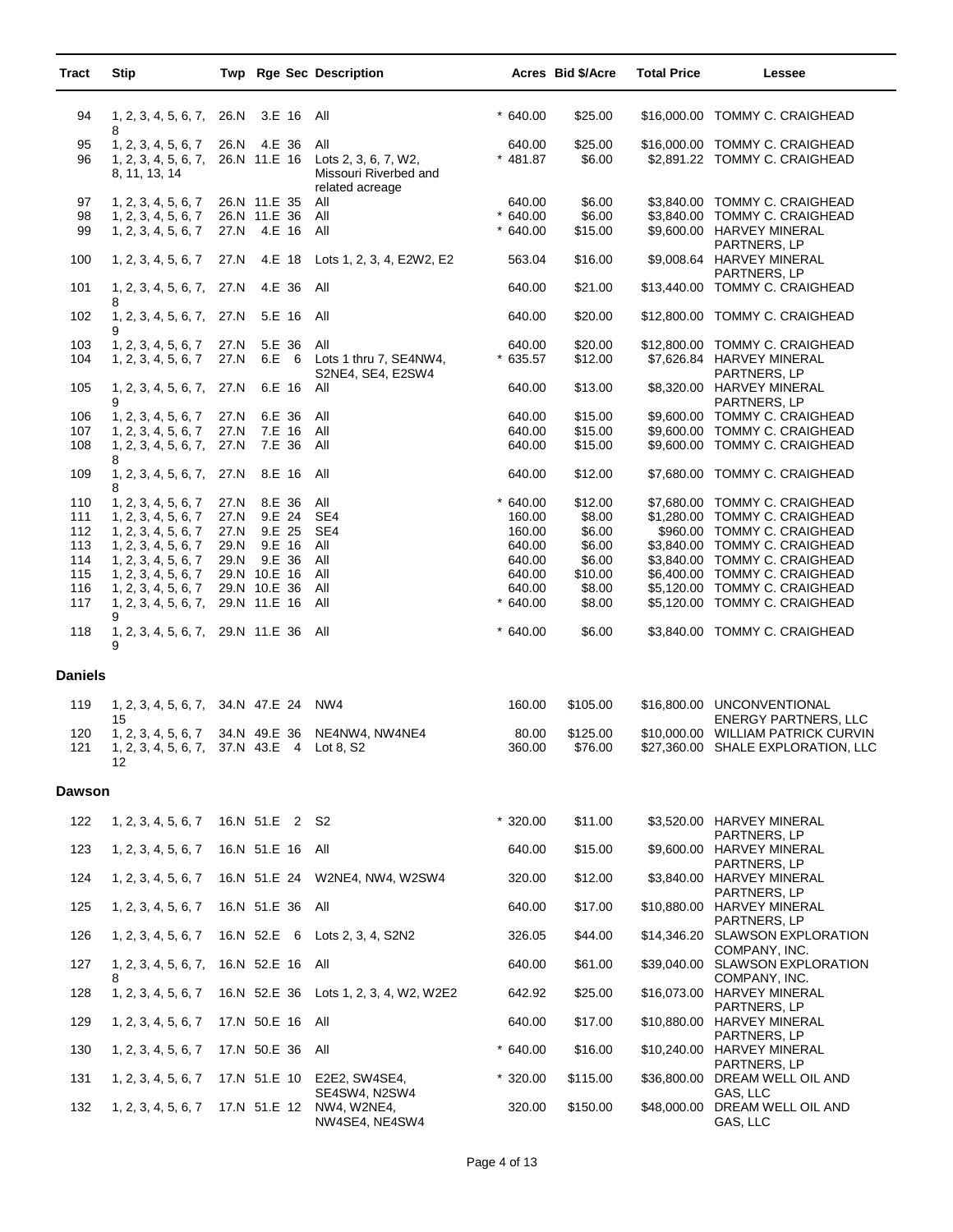| <b>Tract</b> | <b>Stip</b>                                       |                              |                | Twp Rge Sec Description                                    |                        | Acres Bid \$/Acre   | <b>Total Price</b> | Lessee                                                                 |
|--------------|---------------------------------------------------|------------------------------|----------------|------------------------------------------------------------|------------------------|---------------------|--------------------|------------------------------------------------------------------------|
| 133          | 1, 2, 3, 4, 5, 6, 7                               | 17.N 51.E 16 All             |                |                                                            | 640.00                 | \$62.00             |                    | \$39,680.00 SLAWSON EXPLORATION                                        |
| 134          | 1, 2, 3, 4, 5, 6, 7                               | 17.N 51.E 34                 |                | W2                                                         | 320.00                 | \$88.00             |                    | COMPANY, INC.<br>\$28,160.00 SLAWSON EXPLORATION                       |
| 135          | 1, 2, 3, 4, 5, 6, 7,<br>8                         | 17.N 51.E 36                 |                | All                                                        | 640.00                 | \$245.00            |                    | COMPANY, INC.<br>\$156,800.00 DREAM WELL OIL AND<br>GAS, LLC           |
| 136          | 1, 2, 3, 4, 5, 6, 7                               | 18.N 50.E 16                 |                | All                                                        | 640.00                 | \$33.00             |                    | \$21,120.00 HARVEY MINERAL                                             |
| 137          | 1, 2, 3, 4, 5, 6, 7                               | 18.N 50.E 36 E2              |                |                                                            | 320.00                 | \$33.00             |                    | PARTNERS, LP<br>\$10,560.00 HARVEY MINERAL                             |
| 138          | 1, 2, 3, 4, 5, 6, 7                               |                              |                | 18.N 51.E 2 Lots 1, 2, 3, 4, S2N2                          | 320.32                 | \$675.00            |                    | PARTNERS, LP<br>\$216,216.00 WESTERN LAND                              |
| 139          | 1, 2, 3, 4, 5, 6, 7                               | 18.N 51.E 14                 |                | S2                                                         | 320.00                 | \$815.00            |                    | SERVICES, INC.<br>\$260,800.00 WESTERN LAND<br>SERVICES, INC.          |
| 140          | 1, 2, 3, 4, 5, 6, 7                               | 18.N 51.E 16                 |                | All                                                        | 640.00                 | \$830.00            |                    | \$531,200.00 WESTERN LAND                                              |
| 141          | 1, 2, 3, 4, 5, 6, 7                               |                              |                | 18.N 51.E 20 S2NW4, W2SE4, SW4                             | 320.00                 | \$510.00            |                    | SERVICES, INC.<br>\$163,200.00 WESTERN LAND<br>SERVICES, INC.          |
| 142          | 1, 2, 3, 4, 5, 6, 7                               | 18.N 51.E 22 S2              |                |                                                            | 320.00                 | \$950.00            |                    | \$304,000.00 WESTERN LAND<br>SERVICES, INC.                            |
| 143          | 1, 2, 3, 4, 5, 6, 7                               | 18.N 51.E 36                 |                | All                                                        |                        | * 640.00 \$1,555.00 |                    | \$995,200.00 WESTERN LAND<br>SERVICES, INC.                            |
| 144          | 1, 2, 3, 4, 5, 6, 7,<br>9                         |                              |                | 19.N 50.E 2 Lots 1, 2, 3, 4, S2N2                          | 317.20                 | \$110.00            |                    | \$34,892.00 DREAM WELL OIL AND<br>GAS, LLC                             |
| 145          | 1, 2, 3, 4, 5, 6, 7                               | 19.N 50.E 16                 |                | All                                                        | 640.00                 | \$100.00            |                    | \$64,000.00 DREAM WELL OIL AND<br>GAS, LLC                             |
| 146          | 1, 2, 3, 4, 5, 6, 7,<br>8                         | 19.N 50.E 36                 |                | All                                                        | 640.00                 | \$600.00            |                    | \$384,000.00 WESTERN LAND<br>SERVICES, INC.                            |
| 147          | 1, 2, 3, 4, 5, 6, 7,<br>9                         | 20.N 50.E 10                 |                | All                                                        | 640.00                 | \$65.00             |                    | \$41,600.00 DREAM WELL OIL AND<br>GAS, LLC                             |
| 148          | 1, 2, 3, 4, 5, 6, 7,<br>8                         |                              |                | 20.N 50.E 16 E2NW4, NE4, S2SW4                             | 320.00                 | \$80.00             |                    | \$25,600.00 DREAM WELL OIL AND<br>GAS, LLC                             |
| 149          | 1, 2, 3, 4, 5, 6, 7,                              | 20.N 50.E 36                 |                | All                                                        | 640.00                 | \$215.00            |                    | \$137,600.00 DREAM WELL OIL AND<br>GAS, LLC                            |
| Fergus       |                                                   |                              |                |                                                            |                        |                     |                    |                                                                        |
| 150          | 1, 2, 3, 4, 5, 6, 7, 15.N 20.E 16 All             |                              |                |                                                            | 640.00                 | \$1.50              |                    | \$960.00 PETROSHALE ENERGY, LLC                                        |
| 151          | 9<br>1, 2, 3, 4, 5, 6, 7,<br>8                    | 15.N 20.E 36                 |                | All                                                        | 640.00                 | \$1.50              |                    | \$960.00 PETROSHALE ENERGY, LLC                                        |
| 152<br>153   | 1, 2, 3, 4, 5, 6, 7<br>1, 2, 3, 4, 5, 6, 7        | 15.N 21.E 3<br>15.N 21.E 16  |                | S2NW4, N2SW4<br>All                                        | 160.00<br>$*640.00$    | \$1.50<br>\$2.50    |                    | \$240.00 PETROSHALE ENERGY, LLC<br>\$1,600.00 PETROSHALE ENERGY, LLC   |
| 154          | 1, 2, 3, 4, 5, 6, 7                               | 15.N 21.E 36                 |                | All                                                        | 640.00                 | \$2.25              |                    | \$1,440.00 PETROSHALE ENERGY, LLC                                      |
| 155          | 1, 2, 3, 4, 5, 6, 7,<br>8                         | 15.N 22.E 16                 |                | All                                                        | 640.00                 | \$2.50              |                    | \$1,600.00 PETROSHALE ENERGY, LLC                                      |
| 156          | 1, 2, 3, 4, 5, 6, 7                               |                              |                | 15.N 22.E 36 Lots 1 thru 7, NW4,<br>W2NE4, NW4SE4, N2SW4   | 652.53                 | \$2.50              |                    | \$1,631.32 PETROSHALE ENERGY, LLC                                      |
| 157<br>158   | 1, 2, 3, 4, 5, 6, 7<br>1, 2, 3, 4, 5, 6, 7        | 16.N 20.E                    | $\overline{1}$ | Lots 2, 3, 4, S2N2, S2<br>16.N 20.E 2 Lot 1, SE4NE4, E2SE4 | 536.71<br>138.90       | \$2.50<br>\$2.50    |                    | \$1,341.78 PETROSHALE ENERGY, LLC<br>\$347.25 PETROSHALE ENERGY, LLC   |
| 159          | 1, 2, 3, 4, 5, 6, 7,                              | 16.N 20.E 16                 |                | NW4, S2NE4, N2S2, SE4SE4                                   | $*$ 440.00             | \$2.75              |                    | \$1,210.00 PETROSHALE ENERGY, LLC                                      |
| 160          | 8<br>1, 2, 3, 4, 5, 6, 7,                         | 16.N 20.E 36 All             |                |                                                            | $*640.00$              | \$2.75              |                    | \$1,760.00 PETROSHALE ENERGY, LLC                                      |
| 161          | 8<br>1, 2, 3, 4, 5, 6, 7                          | 16.N 21.E 16                 |                | All<br>All                                                 | $*640.00$              | \$2.75              |                    | \$1.760.00 PETROSHALE ENERGY, LLC<br>\$1,760.00 PETROSHALE ENERGY, LLC |
| 162<br>163   | 1, 2, 3, 4, 5, 6, 7,<br>8<br>1, 2, 3, 4, 5, 6, 7, | 16.N 21.E 36<br>17.N 22.E 6  |                | Lots 2, 3, 4, 5, 6,                                        | 640.00<br>275.02       | \$2.75<br>\$2.75    |                    | \$756.30 PETROSHALE ENERGY, LLC                                        |
| 164          | 8<br>1, 2, 3, 4, 5, 6, 7,                         | 17.N 22.E 16                 |                | SE4NW4, SW4NE4<br>All                                      | 640.00                 | \$3.25              |                    | \$2,080.00 PETROSHALE ENERGY, LLC                                      |
|              |                                                   |                              |                |                                                            |                        |                     |                    |                                                                        |
| 165<br>166   | 1, 2, 3, 4, 5, 6, 7<br>1, 2, 3, 4, 5, 6, 7        | 18.N 13.E<br>18.N 13.E 2     | $\overline{1}$ | Lots 3, 4, S2NW4, SW4<br>Lot 1, SE4NE4, E2SE4              | $*319.09$<br>* 159.44  | \$2.25<br>\$1.50    |                    | \$717.95 BTC OIL PROPERTIES, LLC<br>\$239.16 BTC OIL PROPERTIES, LLC   |
| 167          | 1, 2, 3, 4, 5, 6, 7                               | 18.N 13.E 11                 |                | S2                                                         | 320.00                 | \$2.25              |                    | \$720.00 BTC OIL PROPERTIES, LLC                                       |
| 168<br>169   | 1, 2, 3, 4, 5, 6, 7<br>1, 2, 3, 4, 5, 6, 7        | 18.N 13.E 12<br>18.N 13.E 14 |                | W2<br>N <sub>2</sub> N <sub>W</sub> 4                      | 320.00<br>80.00        | \$1.50<br>\$1.50    |                    | \$480.00 BTC OIL PROPERTIES, LLC<br>\$120.00 BTC OIL PROPERTIES, LLC   |
| 170          | 1, 2, 3, 4, 5, 6, 7                               | 18.N 13.E 15                 |                | NW4, N2NE4                                                 | 240.00                 | \$1.50              |                    | \$360.00 BTC OIL PROPERTIES, LLC                                       |
| 171          | 1, 2, 3, 4, 5, 6, 7                               | 18.N 13.E 16                 |                | All                                                        | 640.00                 | \$2.25              |                    | \$1,440.00 BTC OIL PROPERTIES, LLC                                     |
| 172          | 1, 2, 3, 4, 5, 6, 7,<br>9                         | 18.N 13.E 17                 |                | NW4, E2NE4, SW4NE4, SE4                                    | 440.00                 | \$2.00              |                    | \$880.00 BTC OIL PROPERTIES, LLC                                       |
| 173<br>174   | 1, 2, 3, 4, 5, 6, 7<br>1, 2, 3, 4, 5, 6, 7        | 18.N 13.E 19<br>18.N 13.E 20 |                | Lots 3, 4, SE4, E2SW4<br>N2, E2SE4                         | * 315.21<br>$* 400.00$ | \$1.50<br>\$2.00    |                    | \$472.81 BTC OIL PROPERTIES, LLC<br>\$800.00 BTC OIL PROPERTIES, LLC   |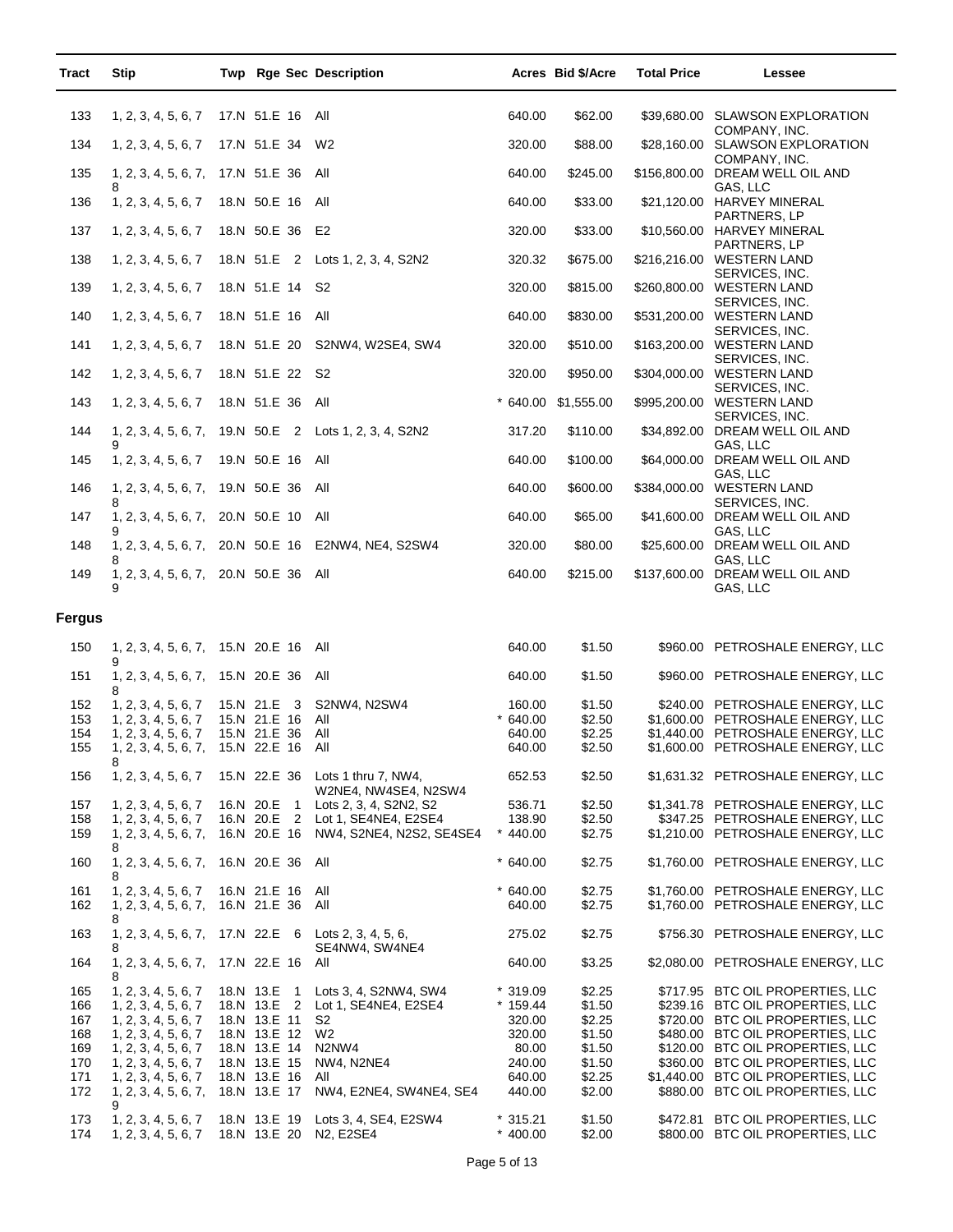| Tract                    | <b>Stip</b>                                                                                    |      |                                                              | Twp Rge Sec Description                                                                           |                                             | Acres Bid \$/Acre                    | <b>Total Price</b> | Lessee                                                                                                                                       |
|--------------------------|------------------------------------------------------------------------------------------------|------|--------------------------------------------------------------|---------------------------------------------------------------------------------------------------|---------------------------------------------|--------------------------------------|--------------------|----------------------------------------------------------------------------------------------------------------------------------------------|
| 175<br>176               | 1, 2, 3, 4, 5, 6, 7<br>1, 2, 3, 4, 5, 6, 7,                                                    |      | 18.N 13.E 21<br>18.N 13.E 36                                 | W2NW4, NW4SW4<br>All                                                                              | $*120.00$<br>$*640.00$                      | \$1.50<br>\$2.50                     |                    | \$180.00 BTC OIL PROPERTIES, LLC<br>\$1,600.00 BTC OIL PROPERTIES, LLC                                                                       |
| 177                      | 8<br>1, 2, 3, 4, 5, 6, 7,                                                                      |      | 19.N 12.E 16                                                 | All                                                                                               | $*640.00$                                   | \$2.50                               |                    | \$1,600.00 BTC OIL PROPERTIES, LLC                                                                                                           |
| 178<br>179               | 8, 11<br>1, 2, 3, 4, 5, 6, 7<br>1, 2, 3, 4, 5, 6, 7,                                           |      | 19.N 12.E 36<br>19.N 13.E 16                                 | All<br>Lots 1, 2, 3, 4, E2W2, E2                                                                  | $*640.00$<br>$*635.48$                      | \$2.00<br>\$1.50                     |                    | \$1,280.00 BTC OIL PROPERTIES, LLC<br>\$953.22 BTC OIL PROPERTIES, LLC                                                                       |
| 180<br>181               | 8<br>1, 2, 3, 4, 5, 6, 7<br>1, 2, 3, 4, 5, 6, 7,<br>19                                         |      | 19.N 13.E 21<br>19.N 13.E 22                                 | <b>W2NW4, N2S2</b><br><b>N2S2</b>                                                                 | $*240.00$<br>$*160.00$                      | \$1.50<br>\$1.50                     |                    | \$360.00 BTC OIL PROPERTIES, LLC<br>\$240.00 BTC OIL PROPERTIES, LLC                                                                         |
| 182<br>183<br>184<br>185 | 1, 2, 3, 4, 5, 6, 7<br>1, 2, 3, 4, 5, 6, 7<br>1, 2, 3, 4, 5, 6, 7<br>1, 2, 3, 4, 5, 6, 7,<br>9 |      | 19.N 13.E 23<br>19.N 13.E 24<br>19.N 13.E 35<br>19.N 13.E 36 | N <sub>2</sub> , N <sub>2</sub> S <sub>2</sub><br>NW4, N2NE4, N2SW4<br>SE4<br>All                 | $* 480.00$<br>$*320.00$<br>160.00<br>640.00 | \$1.50<br>\$1.50<br>\$1.50<br>\$1.50 |                    | \$720.00 BTC OIL PROPERTIES, LLC<br>\$480.00 BTC OIL PROPERTIES, LLC<br>\$240.00 BTC OIL PROPERTIES, LLC<br>\$960.00 BTC OIL PROPERTIES, LLC |
| Garfield                 |                                                                                                |      |                                                              |                                                                                                   |                                             |                                      |                    |                                                                                                                                              |
| 186                      | 1, 2, 3, 4, 5, 6, 7                                                                            |      | 14.N 43.E 16 All                                             |                                                                                                   | 640.00                                      | \$10.00                              |                    | \$6,400.00 GREAT NORTHERN                                                                                                                    |
| 187                      | 1, 2, 3, 4, 5, 6, 7                                                                            |      |                                                              | 14.N 43.E 22 W2W2, NE4NW4, NW4NE4                                                                 | 240.00                                      | \$26.00                              |                    | ENERGY, LLC<br>\$6,240.00 C E CATTLE CO.                                                                                                     |
| Hill                     |                                                                                                |      |                                                              |                                                                                                   |                                             |                                      |                    |                                                                                                                                              |
| 188                      | 1, 2, 3, 4, 5, 6, 7,                                                                           | 29.N |                                                              | 8.E 16 Lots 1, 2, N2, SE4, N2SW4                                                                  | 632.83                                      | \$1.50                               |                    | \$949.25 TOMMY C. CRAIGHEAD                                                                                                                  |
| 189                      | 8, 11<br>1, 2, 3, 4, 5, 6, 7,<br>8, 11                                                         | 29.N |                                                              | (subject to 70-16-201, MCA)<br>8.E 36 Lots 1, 2, 3, N2, N2SE4, SW4<br>(subject to 70-16-201, MCA) | 624.46                                      | \$1.50                               |                    | \$936.69 TOMMY C. CRAIGHEAD                                                                                                                  |
| Judith Basin             |                                                                                                |      |                                                              |                                                                                                   |                                             |                                      |                    |                                                                                                                                              |
| 190                      | 1, 2, 3, 4, 5, 6, 7,                                                                           | 16.N |                                                              | 8.E 16 NW4NW4, S2NW4, E2E2,                                                                       | $*$ 480.00                                  | \$1.50                               |                    | \$720.00 BTC OIL PROPERTIES, LLC                                                                                                             |
| 191                      | 14<br>1, 2, 3, 4, 5, 6, 7,<br>8                                                                | 16.N | 8.E 36                                                       | SW4SE4, SW4<br>NE4                                                                                | 160.00                                      | \$1.50                               |                    | \$240.00 BTC OIL PROPERTIES, LLC                                                                                                             |
| 192                      | 1, 2, 3, 4, 5, 6, 7,<br>8                                                                      | 16.N | 9.E 13                                                       | S2NE4, N2SE4                                                                                      | 160.00                                      | \$1.50                               |                    | \$240.00 BTC OIL PROPERTIES, LLC                                                                                                             |
| 193                      | 1, 2, 3, 4, 5, 6, 7,<br>8                                                                      | 16.N | 9.E 16 N2                                                    |                                                                                                   | $*320.00$                                   | \$1.50                               |                    | \$480.00 BTC OIL PROPERTIES, LLC                                                                                                             |
| 194                      | 1, 2, 3, 4, 5, 6, 7,<br>8                                                                      |      |                                                              | 16.N 10.E 1 Lots 1, 2, 3, 4, S2N2, S2                                                             | 645.20                                      | \$1.50                               |                    | \$967.80 BTC OIL PROPERTIES, LLC                                                                                                             |
| 195                      |                                                                                                |      |                                                              | 1, 2, 3, 4, 5, 6, 7, 16.N 10.E 2 Lots 1, 2, 3, SE4NW4,<br>S2NE4, SE4, E2SW4                       | 480.34                                      | \$1.50                               |                    | \$720.51 BTC OIL PROPERTIES, LLC                                                                                                             |
| 196                      | 1, 2, 3, 4, 5, 6, 7, 16.N 10.E 3 S2N2, S2<br>8                                                 |      |                                                              |                                                                                                   | $*480.00$                                   | \$1.50                               |                    | \$720.00 BTC OIL PROPERTIES, LLC                                                                                                             |
| 197                      | 1, 2, 3, 4, 5, 6, 7                                                                            |      |                                                              | 16.N 10.E 4 Lots 3, 4, S2NW4, NE4SE4,<br>N2SW4, SW4SW4                                            | $*320.17$                                   | \$1.50                               |                    | \$480.26 BTC OIL PROPERTIES, LLC                                                                                                             |
| 198<br>199               | 1, 2, 3, 4, 5, 6, 7<br>1, 2, 3, 4, 5, 6, 7                                                     |      | 16.N 10.E 5<br>16.N 10.E 6                                   | SE4, NE4SW4, S2SW4<br>Lots 1 thru 7, SE4NW4,<br>S2NE4, N2SE4, SW4SE4,                             | 280.00<br>$*653.29$                         | \$1.50<br>\$1.50                     |                    | \$420.00 BTC OIL PROPERTIES, LLC<br>\$979.94 BTC OIL PROPERTIES, LLC                                                                         |
| 200                      | 1, 2, 3, 4, 5, 6, 7,                                                                           |      |                                                              | E2SW4<br>16.N 10.E 7 SE4NE4, SE4                                                                  | 200.00                                      | \$1.50                               |                    | \$300.00 BTC OIL PROPERTIES, LLC                                                                                                             |
| 201                      | 8<br>1, 2, 3, 4, 5, 6, 7,<br>8                                                                 |      | 16.N 10.E 8                                                  | W2, W2E2, NE4NE4                                                                                  | 520.00                                      | \$1.50                               |                    | \$780.00 BTC OIL PROPERTIES, LLC                                                                                                             |
| 202<br>203               | 1, 2, 3, 4, 5, 6, 7<br>1, 2, 3, 4, 5, 6, 7,<br>8                                               |      | 16.N 10.E 9<br>16.N 10.E 10                                  | W2NE4, SE4, SE4SW4<br>NE4NW4, N2NE4, S2SE4,<br>SW4                                                | 280.00<br>360.00                            | \$1.50<br>\$1.50                     |                    | \$420.00 BTC OIL PROPERTIES, LLC<br>\$540.00 BTC OIL PROPERTIES, LLC                                                                         |
| 204                      | 1, 2, 3, 4, 5, 6, 7,<br>8                                                                      |      | 16.N 10.E 11                                                 | W2, S2SE4                                                                                         | 400.00                                      | \$1.50                               |                    | \$600.00 BTC OIL PROPERTIES, LLC                                                                                                             |
| 205                      | 1, 2, 3, 4, 5, 6, 7,<br>8                                                                      |      | 16.N 10.E 12                                                 | S2SW4                                                                                             | 80.00                                       | \$1.50                               |                    | \$120.00 BTC OIL PROPERTIES, LLC                                                                                                             |
| 206                      | 1, 2, 3, 4, 5, 6, 7,<br>8                                                                      |      | 16.N 10.E 13                                                 | N2NW4, SE4NW4                                                                                     | 120.00                                      | \$1.50                               |                    | \$180.00 BTC OIL PROPERTIES, LLC                                                                                                             |
| 207                      | 1, 2, 3, 4, 5, 6, 7,                                                                           |      | 16.N 10.E 14                                                 | N2NE4, SW4NE4, SE4                                                                                | 280.00                                      | \$1.50                               |                    | \$420.00 BTC OIL PROPERTIES, LLC                                                                                                             |
| 208                      | 1, 2, 3, 4, 5, 6, 7,<br>8                                                                      |      | 16.N 10.E 16 All                                             |                                                                                                   | 640.00                                      | \$1.50                               |                    | \$960.00 BTC OIL PROPERTIES, LLC                                                                                                             |
| 209                      |                                                                                                |      |                                                              | 1, 2, 3, 4, 5, 6, 7, 16.N 10.E 17 NW4, W2NE4, S2                                                  | 560.00                                      | \$1.50                               |                    | \$840.00 BTC OIL PROPERTIES, LLC                                                                                                             |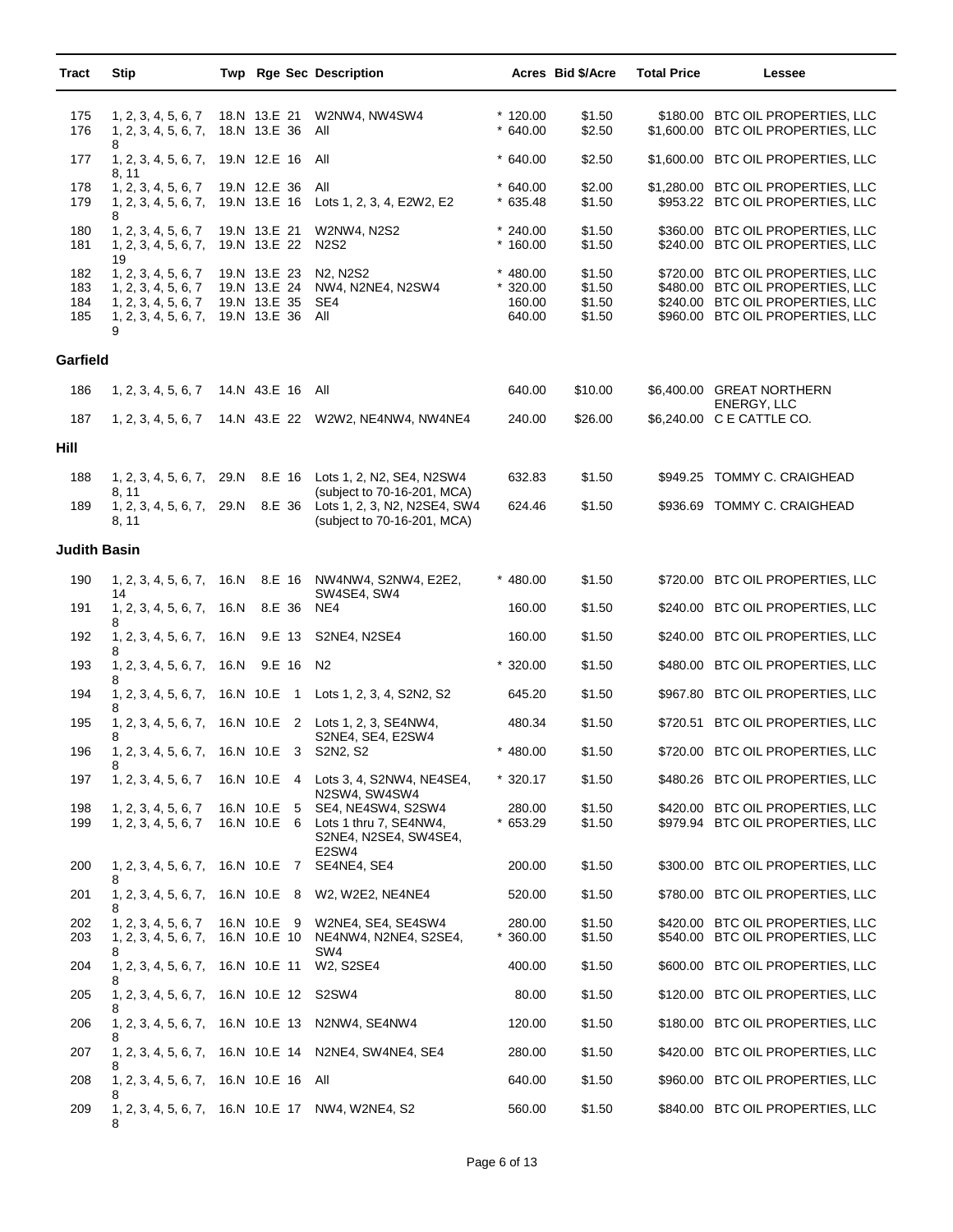| Tract      | <b>Stip</b>                                        |                                     | Twp Rge Sec Description                                                              |                        | Acres Bid \$/Acre | <b>Total Price</b> | Lessee                                                               |
|------------|----------------------------------------------------|-------------------------------------|--------------------------------------------------------------------------------------|------------------------|-------------------|--------------------|----------------------------------------------------------------------|
| 210        | 1, 2, 3, 4, 5, 6, 7,                               |                                     | 16.N 10.E 18 Lots 1, 2, 3, 4, E2, E2W2                                               | 689.04                 | \$1.50            |                    | \$1,033.56 BTC OIL PROPERTIES, LLC                                   |
| 211        | 8<br>1, 2, 3, 4, 5, 6, 7,                          |                                     | 16.N 10.E 19 Lots 1, 2, E2NW4, E2                                                    | 504.60                 | \$1.50            |                    | \$756.90 BTC OIL PROPERTIES, LLC                                     |
| 212        | 8<br>1, 2, 3, 4, 5, 6, 7,                          | 16.N 10.E 20                        | <b>N2</b>                                                                            | 320.00                 | \$1.50            |                    | \$480.00 BTC OIL PROPERTIES, LLC                                     |
| 213        | 8<br>1, 2, 3, 4, 5, 6, 7,<br>8                     | 16.N 10.E 21 N2                     |                                                                                      | 320.00                 | \$1.50            |                    | \$480.00 BTC OIL PROPERTIES, LLC                                     |
| 214        | 1, 2, 3, 4, 5, 6, 7,<br>8                          | 16.N 10.E 22 N2                     |                                                                                      | 320.00                 | \$1.50            |                    | \$480.00 BTC OIL PROPERTIES, LLC                                     |
| 215        | 1, 2, 3, 4, 5, 6, 7,<br>8                          | 16.N 10.E 23 NE4                    |                                                                                      | 160.00                 | \$1.50            |                    | \$240.00 BTC OIL PROPERTIES, LLC                                     |
| 216        | 1, 2, 3, 4, 5, 6, 7,<br>8                          | 16.N 10.E 24 E2E2                   |                                                                                      | $*160.00$              | \$1.50            |                    | \$240.00 BTC OIL PROPERTIES, LLC                                     |
| 217<br>218 | 1, 2, 3, 4, 5, 6, 7<br>1, 2, 3, 4, 5, 6, 7,<br>8   | 16.N 10.E 26<br>16.N 10.E 30        | SE4NW4, SW4SE4, E2SW4<br>Lots 1, 2, E2NW4, NE4                                       | 160.00<br>344.00       | \$1.50<br>\$1.50  |                    | \$240.00 BTC OIL PROPERTIES, LLC<br>\$516.00 BTC OIL PROPERTIES, LLC |
| 219<br>220 | 1, 2, 3, 4, 5, 6, 7<br>1, 2, 3, 4, 5, 6, 7         | 16.N 10.E 34                        | SE4SE4<br>16.N 10.E 35 SE4, S2SW4                                                    | 40.00<br>240.00        | \$2.50<br>\$1.50  |                    | \$100.00 BTC OIL PROPERTIES, LLC<br>\$360.00 BTC OIL PROPERTIES, LLC |
| 221        | 1, 2, 3, 4, 5, 6, 7                                | 16.N 10.E 36                        | All                                                                                  | 640.00                 | \$1.50            |                    | \$960.00 BTC OIL PROPERTIES, LLC                                     |
| 222        | 1, 2, 3, 4, 5, 6, 7                                |                                     | 16.N 11.E 2 Lots 2, 3, 4, S2NW4,<br><b>SW4NE4, S2</b>                                | $*551.68$              | \$1.50            |                    | \$827.52 BTC OIL PROPERTIES, LLC                                     |
| 223        | 1, 2, 3, 4, 5, 6, 7                                |                                     | 16.N 11.E 3 Lot 1, SE4NE4, E2SE4,<br>S2SW4                                           | 236.87                 | \$1.50            |                    | \$355.30 BTC OIL PROPERTIES, LLC                                     |
| 224        | 1, 2, 3, 4, 5, 6, 7                                |                                     | 16.N 11.E 4 Lots 3, 4, SW4NW4,<br>NW4SW4                                             | $*157.52$              | \$1.50            |                    | \$236.28 BTC OIL PROPERTIES, LLC                                     |
| 225        | 1, 2, 3, 4, 5, 6, 7,<br>8                          | 16.N 11.E 5                         | Lots 1, 2, 3, 4, S2N2, N2S2                                                          | 478.04                 | \$1.50            |                    | \$717.06 BTC OIL PROPERTIES, LLC                                     |
| 226        | 1, 2, 3, 4, 5, 6, 7,<br>8                          |                                     | 16.N 11.E 6 Lots 1, 2, SE4NW4, S2NE4,<br>N2SE4, NE4SW4                               | 321.35                 | \$1.50            |                    | \$482.02 BTC OIL PROPERTIES, LLC                                     |
| 227<br>228 | 1, 2, 3, 4, 5, 6, 7<br>1, 2, 3, 4, 5, 6, 7         | 16.N 11.E 10<br>16.N 11.E 11        | W2, E2NE4<br>N2                                                                      | 400.00<br>320.00       | \$1.50<br>\$1.50  |                    | \$600.00 BTC OIL PROPERTIES, LLC<br>\$480.00 BTC OIL PROPERTIES, LLC |
| 229        | 1, 2, 3, 4, 5, 6, 7                                | 16.N 11.E 14                        | E2SW4                                                                                | 80.00                  | \$1.50            |                    | \$120.00 BTC OIL PROPERTIES, LLC                                     |
| 230        | 1, 2, 3, 4, 5, 6, 7                                | 16.N 11.E 15                        | NW4                                                                                  | 160.00                 | \$1.50            |                    | \$240.00 BTC OIL PROPERTIES, LLC                                     |
| 231        | 1, 2, 3, 4, 5, 6, 7                                | 16.N 11.E 16                        | All                                                                                  | $*640.00$              | \$1.50            |                    | \$960.00 BTC OIL PROPERTIES, LLC                                     |
| 232<br>233 | 1, 2, 3, 4, 5, 6, 7<br>1, 2, 3, 4, 5, 6, 7         | 16.N 11.E 20<br>16.N 11.E 21        | E <sub>2</sub><br>NE4NW4, S2NW4, NE4,<br>W2SW4                                       | $*320.00$<br>$*360.00$ | \$1.50<br>\$1.50  |                    | \$480.00 BTC OIL PROPERTIES, LLC<br>\$540.00 BTC OIL PROPERTIES, LLC |
| 234        | 1, 2, 3, 4, 5, 6, 7                                | 16.N 11.E 22                        | NE4NE4, S2NE4, N2SE4                                                                 | 200.00                 | \$1.50            |                    | \$300.00 BTC OIL PROPERTIES, LLC                                     |
| 235        | 1, 2, 3, 4, 5, 6, 7                                | 16.N 11.E 23                        | NW4, N2SW4                                                                           | 240.00                 | \$1.50            |                    | \$360.00 BTC OIL PROPERTIES, LLC                                     |
| 236        | 1, 2, 3, 4, 5, 6, 7                                | 16.N 11.E 26                        | N2NW4                                                                                | 80.00                  | \$1.50            |                    | \$120.00 BTC OIL PROPERTIES, LLC                                     |
| 237        | 1, 2, 3, 4, 5, 6, 7                                | 16.N 11.E 27                        | E2W2, NE4, N2SE4, SW4SE4                                                             | 440.00                 | \$1.50            |                    | \$660.00 BTC OIL PROPERTIES, LLC                                     |
| 238        | 1, 2, 3, 4, 5, 6, 7                                | 16.N 11.E 29                        | W2SW4                                                                                | 80.00                  | \$1.50            |                    | \$120.00 BTC OIL PROPERTIES, LLC                                     |
| 239<br>240 | 1, 2, 3, 4, 5, 6, 7,<br>8                          | 16.N 11.E 30                        | S2SE4, SE4SW4                                                                        | 120.00<br>120.00       | \$1.50            |                    | \$180.00 BTC OIL PROPERTIES, LLC<br>\$180.00 BTC OIL PROPERTIES, LLC |
| 241        | 1, 2, 3, 4, 5, 6, 7<br>1, 2, 3, 4, 5, 6, 7         | 16.N 11.E 34                        | 16.N 11.E 31 E2NW4, NW4NE4<br>NW4, W2NE4                                             | 240.00                 | \$1.50<br>\$1.50  |                    | \$360.00 BTC OIL PROPERTIES, LLC                                     |
| 242        | 1, 2, 3, 4, 5, 6, 7,<br>8                          | 16.N 11.E 36                        | All                                                                                  | $*640.00$              | \$1.50            |                    | \$960.00 BTC OIL PROPERTIES, LLC                                     |
| 243<br>244 | 1, 2, 3, 4, 5, 6, 7<br>1, 2, 3, 4, 5, 6, 7,<br>8   | 16.N 12.E<br>-3<br>16.N 12.E<br>- 6 | Lots 1, 2, 3, 4, S2N2, S2<br>Lot $4$                                                 | $*594.00$<br>19.91     | \$1.50<br>\$5.02  |                    | \$891.00 BTC OIL PROPERTIES, LLC<br>\$100.00 BTC OIL PROPERTIES, LLC |
| 245        | 1, 2, 3, 4, 5, 6, 7                                | 16.N 12.E 9                         | All, less patented RR R/W                                                            | $*633.42$              | \$1.50            |                    | \$950.13 BTC OIL PROPERTIES, LLC                                     |
| 246        | 1, 2, 3, 4, 5, 6, 7                                | 16.N 12.E 11                        | S2NW4, NE4, S2                                                                       | $*560.00$              | \$1.50            |                    | \$840.00 BTC OIL PROPERTIES, LLC                                     |
| 247        | 1, 2, 3, 4, 5, 6, 7,                               | 16.N 12.E 16                        | E2, less 1.05 acre                                                                   | $*318.95$              | \$1.50            |                    | \$478.42 BTC OIL PROPERTIES, LLC                                     |
| 248        | 16<br>1, 2, 3, 4, 5, 6, 7,<br>17                   | 16.N 12.E 17                        | patented RR R/W<br>SE4                                                               | $*160.00$              | \$1.50            |                    | \$240.00 BTC OIL PROPERTIES, LLC                                     |
| 249        | 1, 2, 3, 4, 5, 6, 7                                | 16.N 12.E 20                        | SE4, E2SW4                                                                           | $*240.00$              | \$1.50            |                    | \$360.00 BTC OIL PROPERTIES, LLC                                     |
| 250        | 1, 2, 3, 4, 5, 6, 7                                | 16.N 12.E 22                        | E2SE4                                                                                | $\star$<br>80.00       | \$1.50            |                    | \$120.00 BTC OIL PROPERTIES, LLC                                     |
| 251        | 1, 2, 3, 4, 5, 6, 7                                | 16.N 12.E 23                        | W2SW4                                                                                | 80.00                  | \$1.50            |                    | \$120.00 BTC OIL PROPERTIES, LLC                                     |
| 252        | 1, 2, 3, 4, 5, 6, 7                                | 16.N 12.E 25                        | W2NW4                                                                                | $\ast$<br>80.00        | \$1.50            |                    | \$120.00 BTC OIL PROPERTIES, LLC                                     |
| 253<br>254 | 1, 2, 3, 4, 5, 6, 7,<br>14<br>1, 2, 3, 4, 5, 6, 7, | 16.N 12.E 26<br>16.N 12.E 27        | N2NW4, SE4NW4, NE4, less<br>11.38 acre patented RR R/W<br>NE4NE4, SE4, less patented | * 268.62<br>* 197.24   | \$1.50<br>\$1.50  |                    | \$402.93 BTC OIL PROPERTIES, LLC<br>\$295.86 BTC OIL PROPERTIES, LLC |
|            | 14                                                 |                                     | RR R/W                                                                               |                        |                   |                    |                                                                      |
| 255        | 1, 2, 3, 4, 5, 6, 7,<br>9, 14                      | 16.N 12.E 28                        | N2, N2SE4, SW4SE4, SW4                                                               | 600.00                 | \$1.50            |                    | \$900.00 BTC OIL PROPERTIES, LLC                                     |
| 256<br>257 | 1, 2, 3, 4, 5, 6, 7<br>1, 2, 3, 4, 5, 6, 7         | 16.N 12.E 34<br>16.N 12.E 35        | E2NW4, NE4<br>NE4, N2SE4, less 7.85 acres                                            | 240.00<br>232.15       | \$1.50<br>\$1.50  |                    | \$360.00 BTC OIL PROPERTIES, LLC<br>\$348.22 BTC OIL PROPERTIES, LLC |
| 258        | 1, 2, 3, 4, 5, 6, 7                                | 16.N 12.E 36                        | in NE4NE4<br>All, less patented RR R/W                                               | 618.52                 | \$1.50            |                    | \$927.78 BTC OIL PROPERTIES, LLC                                     |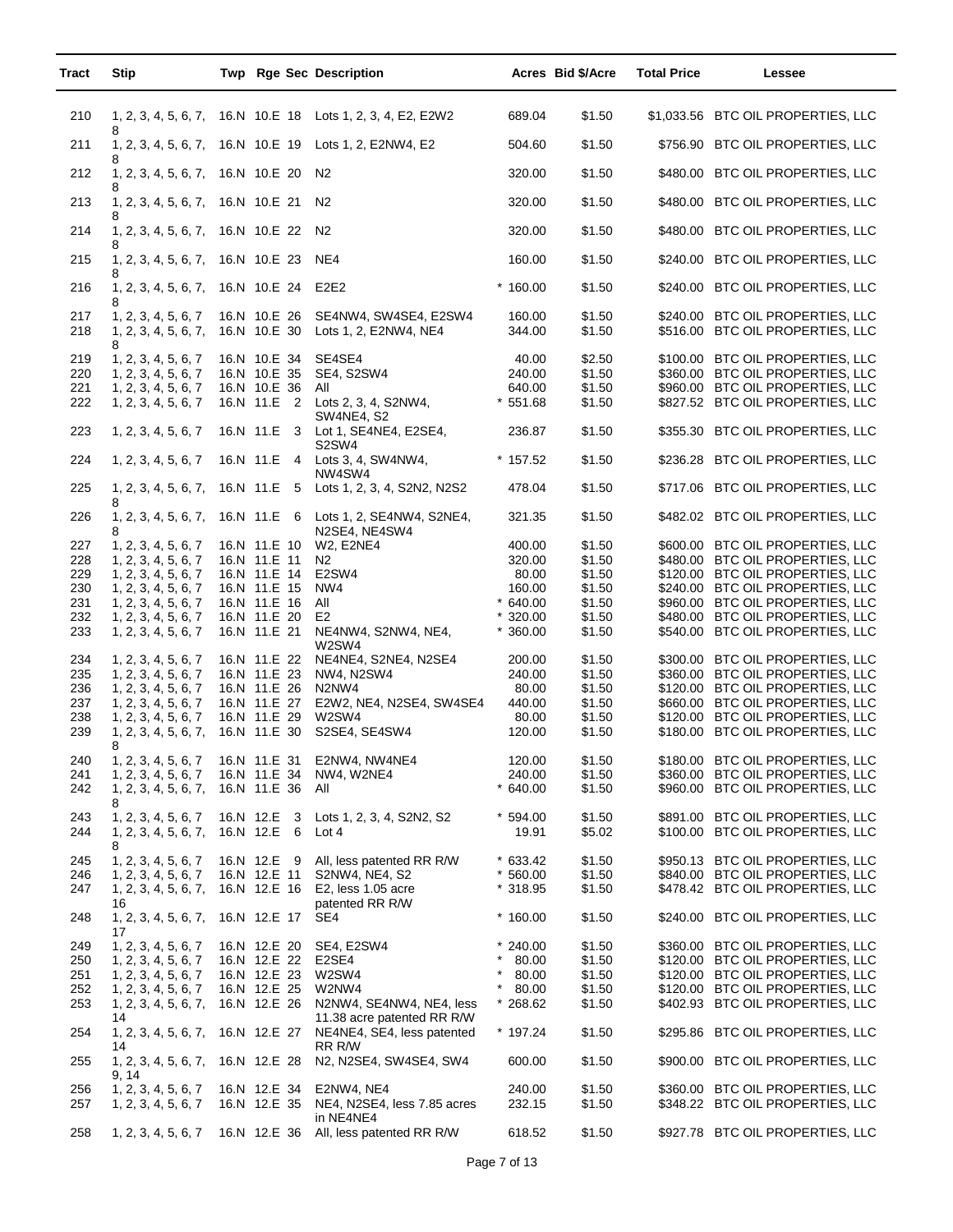| Tract                                                                                                                                                  | Stip                                                                                                                                                                                                                                                                                                                                                                                                                                                                                                                                     |                                                                      |                                                                                                                                                                                                                                                                | <b>Twp Rge Sec Description</b>                                                                                                                                                                                                                                                                                                                                                                                                                                                        |                                                                                                                                                                                                                                                                           | Acres Bid \$/Acre                                                                                                                                                                                                        | <b>Total Price</b> | Lessee                                                                                                                                                                                                                                                                                                                                                                                                                                                                                                                                                                                                                                                                                                                                                                                                               |
|--------------------------------------------------------------------------------------------------------------------------------------------------------|------------------------------------------------------------------------------------------------------------------------------------------------------------------------------------------------------------------------------------------------------------------------------------------------------------------------------------------------------------------------------------------------------------------------------------------------------------------------------------------------------------------------------------------|----------------------------------------------------------------------|----------------------------------------------------------------------------------------------------------------------------------------------------------------------------------------------------------------------------------------------------------------|---------------------------------------------------------------------------------------------------------------------------------------------------------------------------------------------------------------------------------------------------------------------------------------------------------------------------------------------------------------------------------------------------------------------------------------------------------------------------------------|---------------------------------------------------------------------------------------------------------------------------------------------------------------------------------------------------------------------------------------------------------------------------|--------------------------------------------------------------------------------------------------------------------------------------------------------------------------------------------------------------------------|--------------------|----------------------------------------------------------------------------------------------------------------------------------------------------------------------------------------------------------------------------------------------------------------------------------------------------------------------------------------------------------------------------------------------------------------------------------------------------------------------------------------------------------------------------------------------------------------------------------------------------------------------------------------------------------------------------------------------------------------------------------------------------------------------------------------------------------------------|
| 259<br>260<br>261<br>262<br>263<br>264<br>265                                                                                                          | 1, 2, 3, 4, 5, 6, 7<br>1, 2, 3, 4, 5, 6, 7<br>1, 2, 3, 4, 5, 6, 7<br>1, 2, 3, 4, 5, 6, 7<br>1, 2, 3, 4, 5, 6, 7<br>1, 2, 3, 4, 5, 6, 7<br>1, 2, 3, 4, 5, 6, 7,                                                                                                                                                                                                                                                                                                                                                                           |                                                                      | 16.N 13.E 9<br>16.N 13.E 10<br>16.N 13.E 11<br>16.N 13.E 14<br>16.N 13.E 15<br>16.N 13.E 16<br>16.N 13.E 31                                                                                                                                                    | E2<br>SE4<br>N2S2, SW4SW4<br>NW4NW4<br>NW4, N2NE4<br>All<br>Lots 1, 2, 3, 4, E2W2, E2                                                                                                                                                                                                                                                                                                                                                                                                 | $*320.00$<br>$*160.00$<br>$*200.00$<br>$*$ 40.00<br>$*240.00$<br>$*640.00$<br>$*600.28$                                                                                                                                                                                   | \$1.50<br>\$1.50<br>\$1.50<br>\$2.50<br>\$1.50<br>\$1.50<br>\$1.50                                                                                                                                                       |                    | \$480.00 BTC OIL PROPERTIES, LLC<br>\$240.00 BTC OIL PROPERTIES, LLC<br>\$300.00 BTC OIL PROPERTIES, LLC<br>\$100.00 BTC OIL PROPERTIES, LLC<br>\$360.00 BTC OIL PROPERTIES, LLC<br>\$960.00 BTC OIL PROPERTIES, LLC<br>\$900.42 BTC OIL PROPERTIES, LLC                                                                                                                                                                                                                                                                                                                                                                                                                                                                                                                                                             |
| 266                                                                                                                                                    | 9<br>1, 2, 3, 4, 5, 6, 7,<br>9                                                                                                                                                                                                                                                                                                                                                                                                                                                                                                           |                                                                      | 16.N 13.E 32 All                                                                                                                                                                                                                                               |                                                                                                                                                                                                                                                                                                                                                                                                                                                                                       | 640.00                                                                                                                                                                                                                                                                    | \$1.50                                                                                                                                                                                                                   |                    | \$960.00 BTC OIL PROPERTIES, LLC                                                                                                                                                                                                                                                                                                                                                                                                                                                                                                                                                                                                                                                                                                                                                                                     |
| 267<br>268<br>269                                                                                                                                      | 1, 2, 3, 4, 5, 6, 7<br>1, 2, 3, 4, 5, 6, 7<br>1, 2, 3, 4, 5, 6, 7,<br>8                                                                                                                                                                                                                                                                                                                                                                                                                                                                  |                                                                      | 16.N 13.E 33<br>16.N 13.E 34<br>16.N 13.E 36                                                                                                                                                                                                                   | N <sub>2</sub> , S <sub>W</sub> 4<br>NW4<br>All                                                                                                                                                                                                                                                                                                                                                                                                                                       | $* 480.00$<br>160.00<br>$*640.00$                                                                                                                                                                                                                                         | \$1.50<br>\$1.50<br>\$1.50                                                                                                                                                                                               |                    | \$720.00 BTC OIL PROPERTIES, LLC<br>\$240.00 BTC OIL PROPERTIES, LLC<br>\$960.00 BTC OIL PROPERTIES, LLC                                                                                                                                                                                                                                                                                                                                                                                                                                                                                                                                                                                                                                                                                                             |
| 270<br>271                                                                                                                                             | 1, 2, 3, 4, 5, 6, 7<br>1, 2, 3, 4, 5, 6, 7,                                                                                                                                                                                                                                                                                                                                                                                                                                                                                              | 17.N<br>17.N                                                         | 8.E<br>1 S2<br>8.E 16 All                                                                                                                                                                                                                                      |                                                                                                                                                                                                                                                                                                                                                                                                                                                                                       | 320.00<br>$*640.00$                                                                                                                                                                                                                                                       | \$1.50<br>\$1.50                                                                                                                                                                                                         |                    | \$480.00 BTC OIL PROPERTIES, LLC<br>\$960.00 BTC OIL PROPERTIES, LLC                                                                                                                                                                                                                                                                                                                                                                                                                                                                                                                                                                                                                                                                                                                                                 |
| 272                                                                                                                                                    | 14<br>1, 2, 3, 4, 5, 6, 7,<br>8                                                                                                                                                                                                                                                                                                                                                                                                                                                                                                          | 17.N                                                                 |                                                                                                                                                                                                                                                                | 8.E 36 SW4NW4, E2SE4, W2SW4                                                                                                                                                                                                                                                                                                                                                                                                                                                           | 200.00                                                                                                                                                                                                                                                                    | \$1.50                                                                                                                                                                                                                   |                    | \$300.00 BTC OIL PROPERTIES, LLC                                                                                                                                                                                                                                                                                                                                                                                                                                                                                                                                                                                                                                                                                                                                                                                     |
| 273<br>274<br>275                                                                                                                                      | 1, 2, 3, 4, 5, 6, 7<br>1, 2, 3, 4, 5, 6, 7<br>1, 2, 3, 4, 5, 6, 7                                                                                                                                                                                                                                                                                                                                                                                                                                                                        | 17.N<br>17.N<br>17.N                                                 | 9.E                                                                                                                                                                                                                                                            | 9.E 4 Lots 1, 2, 3, 4<br>9.E 5 Lots 1, 2, 3, 4, S2NW4, SW4<br>6 Lots 1, 2, 6, 7, S2NE4, SE4,<br>E2SW4                                                                                                                                                                                                                                                                                                                                                                                 | 161.57<br>399.98<br>$*$ 477.38                                                                                                                                                                                                                                            | \$1.50<br>\$1.50<br>\$1.50                                                                                                                                                                                               |                    | \$242.36 BTC OIL PROPERTIES, LLC<br>\$599.97 BTC OIL PROPERTIES, LLC<br>\$716.07 BTC OIL PROPERTIES, LLC                                                                                                                                                                                                                                                                                                                                                                                                                                                                                                                                                                                                                                                                                                             |
| 276<br>277                                                                                                                                             | 1, 2, 3, 4, 5, 6, 7<br>1, 2, 3, 4, 5, 6, 7                                                                                                                                                                                                                                                                                                                                                                                                                                                                                               | 17.N<br>17.N                                                         | 9.E<br>$\overline{7}$<br>8<br>9.E                                                                                                                                                                                                                              | E2<br>All                                                                                                                                                                                                                                                                                                                                                                                                                                                                             | $*320.00$<br>$*640.00$                                                                                                                                                                                                                                                    | \$1.50<br>\$1.50                                                                                                                                                                                                         |                    | \$480.00 BTC OIL PROPERTIES, LLC<br>\$960.00 BTC OIL PROPERTIES, LLC                                                                                                                                                                                                                                                                                                                                                                                                                                                                                                                                                                                                                                                                                                                                                 |
| 278                                                                                                                                                    | 1, 2, 3, 4, 5, 6, 7,<br>19                                                                                                                                                                                                                                                                                                                                                                                                                                                                                                               | 17.N                                                                 | $9.E$ 9                                                                                                                                                                                                                                                        | N2, SE4                                                                                                                                                                                                                                                                                                                                                                                                                                                                               | $* 480.00$                                                                                                                                                                                                                                                                | \$1.50                                                                                                                                                                                                                   |                    | \$720.00 BTC OIL PROPERTIES, LLC                                                                                                                                                                                                                                                                                                                                                                                                                                                                                                                                                                                                                                                                                                                                                                                     |
| 279<br>280<br>281<br>282                                                                                                                               | 1, 2, 3, 4, 5, 6, 7<br>1, 2, 3, 4, 5, 6, 7<br>1, 2, 3, 4, 5, 6, 7<br>1, 2, 3, 4, 5, 6, 7,<br>9                                                                                                                                                                                                                                                                                                                                                                                                                                           | 17.N<br>17.N<br>17.N<br>17.N                                         | 9.E 11<br>9.E 12<br>9.E 14<br>9.E 16                                                                                                                                                                                                                           | E2<br>W2, N2NE4<br>N <sub>2</sub><br>All                                                                                                                                                                                                                                                                                                                                                                                                                                              | 320.00<br>$* 400.00$<br>$*320.00$<br>$*640.00$                                                                                                                                                                                                                            | \$1.50<br>\$1.50<br>\$1.50<br>\$1.50                                                                                                                                                                                     |                    | \$480.00 BTC OIL PROPERTIES, LLC<br>\$600.00 BTC OIL PROPERTIES, LLC<br>\$480.00 BTC OIL PROPERTIES, LLC<br>\$960.00 BTC OIL PROPERTIES, LLC                                                                                                                                                                                                                                                                                                                                                                                                                                                                                                                                                                                                                                                                         |
| 283<br>284<br>285<br>286<br>287<br>288<br>289<br>290<br>291<br>292<br>293<br>294<br>295<br>296<br>297<br>298<br>299<br>300<br>301<br>302<br>303<br>304 | 1, 2, 3, 4, 5, 6, 7<br>1, 2, 3, 4, 5, 6, 7<br>1, 2, 3, 4, 5, 6, 7<br>1, 2, 3, 4, 5, 6, 7<br>1, 2, 3, 4, 5, 6, 7<br>1, 2, 3, 4, 5, 6, 7<br>1, 2, 3, 4, 5, 6, 7<br>1, 2, 3, 4, 5, 6, 7<br>1, 2, 3, 4, 5, 6, 7<br>1, 2, 3, 4, 5, 6, 7<br>1, 2, 3, 4, 5, 6, 7<br>1, 2, 3, 4, 5, 6, 7<br>1, 2, 3, 4, 5, 6, 7<br>1, 2, 3, 4, 5, 6, 7<br>1, 2, 3, 4, 5, 6, 7<br>1, 2, 3, 4, 5, 6, 7<br>1, 2, 3, 4, 5, 6, 7<br>1, 2, 3, 4, 5, 6, 7<br>1, 2, 3, 4, 5, 6, 7,<br>9<br>1, 2, 3, 4, 5, 6, 7,<br>9<br>1, 2, 3, 4, 5, 6, 7,<br>9<br>1, 2, 3, 4, 5, 6, 7 | 17.N<br>17.N<br>17.N<br>17.N<br>17.N<br>17.N<br>17.N<br>17.N<br>17.N | 9.E 17<br>9.E 18<br>9.E 20<br>9.E 21<br>9.E 22<br>9.E 26<br>9.E 27<br>9.E 28 All<br>9.E 36<br>17.N 10.E 1<br>17.N 10.E 2<br>17.N 10.E 8<br>17.N 10.E 9<br>17.N 10.E 10<br>17.N 10.E 11<br>17.N 10.E 12<br>17.N 10.E 13<br>17.N 10.E 14 All<br>17.N 10.E 15 All | N2, SE4<br>NE4<br>N <sub>2</sub><br>N <sub>2</sub><br>E <sub>2</sub><br>N <sub>2</sub><br>NW4<br>All<br>Lots 3, 4, S2NW4, SW4<br>Lots 1, 2, 4, S2NE4, SE4<br>17.N 10.E 3 Lots 1, 2, S2SE4<br>17.N 10.E 4 Lots 3, 4, S2NW4, E2SW4<br>17.N 10.E 5 Lot 2, SW4NE4, NW4SE4<br>E <sub>2</sub> E <sub>2</sub><br>W2, S2NE4, SE4<br>S2NW4, NE4 less patented<br>RR R/W, S2<br>SE4, NW4SW4, S2SW4<br>NW4NW4, N2NE4, SW4NE4,<br>SE4SE4, NW4SW4, S2SW4<br>N2NW4, SW4NW4, E2NE4,<br>N2SE4, NW4SW4 | $* 480.00$<br>160.00<br>$*320.00$<br>320.00<br>$*320.00$<br>$*320.00$<br>$*160.00$<br>$*640.00$<br>$*640.00$<br>$*321.66$<br>$*362.96$<br>$*161.12$<br>241.01<br>$*120.82$<br>$*160.00$<br>$*560.00$<br>552.61<br>280.00<br>320.00<br>$*320.00$<br>$*640.00$<br>$*640.00$ | \$1.50<br>\$1.50<br>\$1.50<br>\$1.50<br>\$1.50<br>\$1.50<br>\$1.50<br>\$1.50<br>\$1.50<br>\$1.50<br>\$1.50<br>\$1.50<br>\$1.50<br>\$1.50<br>\$1.50<br>\$1.50<br>\$1.50<br>\$1.50<br>\$1.50<br>\$1.50<br>\$1.50<br>\$1.50 |                    | \$720.00 BTC OIL PROPERTIES, LLC<br>\$240.00 BTC OIL PROPERTIES, LLC<br>\$480.00 BTC OIL PROPERTIES, LLC<br>\$480.00 BTC OIL PROPERTIES, LLC<br>\$480.00 BTC OIL PROPERTIES, LLC<br>\$480.00 BTC OIL PROPERTIES, LLC<br>\$240.00 BTC OIL PROPERTIES, LLC<br>\$960.00 BTC OIL PROPERTIES, LLC<br>\$960.00 BTC OIL PROPERTIES, LLC<br>\$482.49 BTC OIL PROPERTIES, LLC<br>\$544.44 BTC OIL PROPERTIES, LLC<br>\$241.68 BTC OIL PROPERTIES, LLC<br>\$361.52 BTC OIL PROPERTIES, LLC<br>\$181.23 BTC OIL PROPERTIES, LLC<br>\$240.00 BTC OIL PROPERTIES, LLC<br>\$840.00 BTC OIL PROPERTIES, LLC<br>\$828.92 BTC OIL PROPERTIES, LLC<br>\$420.00 BTC OIL PROPERTIES, LLC<br>\$480.00 BTC OIL PROPERTIES, LLC<br>\$480.00 BTC OIL PROPERTIES, LLC<br>\$960.00 BTC OIL PROPERTIES, LLC<br>\$960.00 BTC OIL PROPERTIES, LLC |
| 305                                                                                                                                                    | 1, 2, 3, 4, 5, 6, 7,<br>19                                                                                                                                                                                                                                                                                                                                                                                                                                                                                                               |                                                                      | 17.N 10.E 16 All                                                                                                                                                                                                                                               |                                                                                                                                                                                                                                                                                                                                                                                                                                                                                       | $*640.00$                                                                                                                                                                                                                                                                 | \$1.50                                                                                                                                                                                                                   |                    | \$960.00 BTC OIL PROPERTIES, LLC                                                                                                                                                                                                                                                                                                                                                                                                                                                                                                                                                                                                                                                                                                                                                                                     |
| 306                                                                                                                                                    | 1, 2, 3, 4, 5, 6, 7,<br>9                                                                                                                                                                                                                                                                                                                                                                                                                                                                                                                |                                                                      | 17.N 10.E 17 NE4                                                                                                                                                                                                                                               |                                                                                                                                                                                                                                                                                                                                                                                                                                                                                       | 160.00                                                                                                                                                                                                                                                                    | \$1.50                                                                                                                                                                                                                   |                    | \$240.00 BTC OIL PROPERTIES, LLC                                                                                                                                                                                                                                                                                                                                                                                                                                                                                                                                                                                                                                                                                                                                                                                     |
| 307<br>308                                                                                                                                             | 1, 2, 3, 4, 5, 6, 7<br>1, 2, 3, 4, 5, 6, 7,<br>9                                                                                                                                                                                                                                                                                                                                                                                                                                                                                         |                                                                      | 17.N 10.E 22 All                                                                                                                                                                                                                                               | 17.N 10.E 21 W2, E2NE4, S2SE4                                                                                                                                                                                                                                                                                                                                                                                                                                                         | $* 480.00$<br>$*640.00$                                                                                                                                                                                                                                                   | \$1.50<br>\$1.50                                                                                                                                                                                                         |                    | \$720.00 BTC OIL PROPERTIES, LLC<br>\$960.00 BTC OIL PROPERTIES, LLC                                                                                                                                                                                                                                                                                                                                                                                                                                                                                                                                                                                                                                                                                                                                                 |
| 309                                                                                                                                                    | 1, 2, 3, 4, 5, 6, 7,<br>9                                                                                                                                                                                                                                                                                                                                                                                                                                                                                                                |                                                                      | 17.N 10.E 23                                                                                                                                                                                                                                                   | N2, W2SE4, SW4                                                                                                                                                                                                                                                                                                                                                                                                                                                                        | $*560.00$                                                                                                                                                                                                                                                                 | \$1.50                                                                                                                                                                                                                   |                    | \$840.00 BTC OIL PROPERTIES, LLC                                                                                                                                                                                                                                                                                                                                                                                                                                                                                                                                                                                                                                                                                                                                                                                     |
| 310<br>311                                                                                                                                             | 1, 2, 3, 4, 5, 6, 7<br>1, 2, 3, 4, 5, 6, 7,                                                                                                                                                                                                                                                                                                                                                                                                                                                                                              |                                                                      | 17.N 10.E 24<br>17.N 10.E 25 All                                                                                                                                                                                                                               | S2NW4, E2, E2SW4                                                                                                                                                                                                                                                                                                                                                                                                                                                                      | $* 480.00$<br>$*$ 640.00                                                                                                                                                                                                                                                  | \$1.50<br>\$1.50                                                                                                                                                                                                         |                    | \$720.00 BTC OIL PROPERTIES, LLC<br>\$960.00 BTC OIL PROPERTIES, LLC                                                                                                                                                                                                                                                                                                                                                                                                                                                                                                                                                                                                                                                                                                                                                 |
| 312                                                                                                                                                    | 9<br>1, 2, 3, 4, 5, 6, 7, 17.N 10.E 26 All<br>9                                                                                                                                                                                                                                                                                                                                                                                                                                                                                          |                                                                      |                                                                                                                                                                                                                                                                |                                                                                                                                                                                                                                                                                                                                                                                                                                                                                       | 640.00                                                                                                                                                                                                                                                                    | \$1.50                                                                                                                                                                                                                   |                    | \$960.00 BTC OIL PROPERTIES, LLC                                                                                                                                                                                                                                                                                                                                                                                                                                                                                                                                                                                                                                                                                                                                                                                     |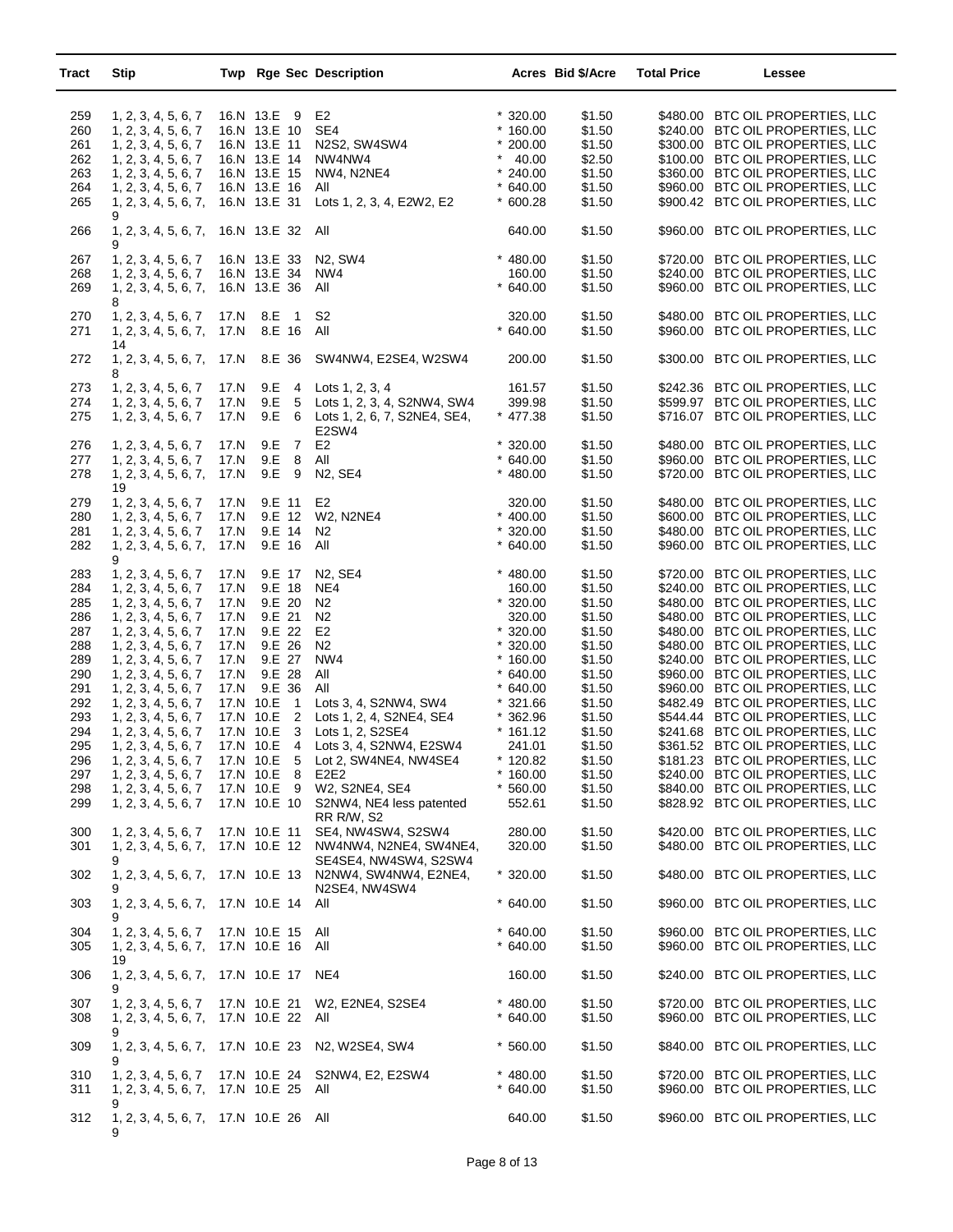| Tract                                         | <b>Stip</b>                                                                                                                                                   |                                                                                                              | Twp Rge Sec Description                                                                                                                             |                                                                                           | Acres Bid \$/Acre                                                  | <b>Total Price</b> | Lessee                                                                                                                                                                                                                                                   |
|-----------------------------------------------|---------------------------------------------------------------------------------------------------------------------------------------------------------------|--------------------------------------------------------------------------------------------------------------|-----------------------------------------------------------------------------------------------------------------------------------------------------|-------------------------------------------------------------------------------------------|--------------------------------------------------------------------|--------------------|----------------------------------------------------------------------------------------------------------------------------------------------------------------------------------------------------------------------------------------------------------|
| 313                                           | 1, 2, 3, 4, 5, 6, 7,<br>9                                                                                                                                     | 17.N 10.E 27 All                                                                                             |                                                                                                                                                     | 640.00                                                                                    | \$1.50                                                             |                    | \$960.00 BTC OIL PROPERTIES, LLC                                                                                                                                                                                                                         |
| 314<br>315<br>316<br>317<br>318               | 1, 2, 3, 4, 5, 6, 7<br>1, 2, 3, 4, 5, 6, 7<br>1, 2, 3, 4, 5, 6, 7<br>1, 2, 3, 4, 5, 6, 7<br>1, 2, 3, 4, 5, 6, 7,                                              | 17.N 10.E 28<br>17.N 10.E 34<br>17.N 10.E 35<br>17.N 10.E 36<br>17.N 11.E 1                                  | N2N2<br>E <sub>2</sub><br>All<br>All<br>S2NE4, SE4, NE4SW4, S2SW4                                                                                   | 160.00<br>$*320.00$<br>$*640.00$<br>640.00<br>360.00                                      | \$1.50<br>\$1.50<br>\$1.50<br>\$1.50<br>\$1.50                     |                    | \$240.00 BTC OIL PROPERTIES, LLC<br>\$480.00 BTC OIL PROPERTIES, LLC<br>\$960.00 BTC OIL PROPERTIES, LLC<br>\$960.00 BTC OIL PROPERTIES, LLC<br>\$540.00 BTC OIL PROPERTIES, LLC                                                                         |
| 319                                           | 8<br>1, 2, 3, 4, 5, 6, 7,<br>8                                                                                                                                | 17.N 11.E<br>$\overline{2}$                                                                                  | Lots 1, 2, 3, 4, S2N2                                                                                                                               | 317.44                                                                                    | \$1.50                                                             |                    | \$476.16 BTC OIL PROPERTIES, LLC                                                                                                                                                                                                                         |
| 320<br>321                                    | 1, 2, 3, 4, 5, 6, 7<br>1, 2, 3, 4, 5, 6, 7                                                                                                                    | 17.N 11.E<br>3<br>17.N 11.E 7                                                                                | Lots 1, 2, 3, 4, S2N2, SW4<br>Lots 1, 2, 3, 4, E2W2, E2,<br>less patented RR R/W                                                                    | * 477.52<br>$*599.54$                                                                     | \$1.50<br>\$1.50                                                   |                    | \$716.28 BTC OIL PROPERTIES, LLC<br>\$899.31 BTC OIL PROPERTIES, LLC                                                                                                                                                                                     |
| 322                                           | 1, 2, 3, 4, 5, 6, 7,<br>9                                                                                                                                     | 17.N 11.E 8                                                                                                  | N2, SW4, less patented<br>RR R/W in S2SW4                                                                                                           | $* 469.52$                                                                                | \$1.50                                                             |                    | \$704.28 BTC OIL PROPERTIES, LLC                                                                                                                                                                                                                         |
| 323                                           | 1, 2, 3, 4, 5, 6, 7,<br>8                                                                                                                                     | 17.N 11.E 9                                                                                                  | N2, SE4, N2SW4, SE4SW4,<br>less patented RR R/W                                                                                                     | $*587.48$                                                                                 | \$1.50                                                             |                    | \$881.22 BTC OIL PROPERTIES, LLC                                                                                                                                                                                                                         |
| 324                                           | 1, 2, 3, 4, 5, 6, 7,<br>8                                                                                                                                     | 17.N 11.E 10                                                                                                 | All, less patented RR R/W                                                                                                                           | 638.08                                                                                    | \$1.50                                                             |                    | \$957.12 BTC OIL PROPERTIES, LLC                                                                                                                                                                                                                         |
| 325<br>326                                    | 1, 2, 3, 4, 5, 6, 7<br>1, 2, 3, 4, 5, 6, 7                                                                                                                    | 17.N 11.E 12<br>17.N 11.E 13                                                                                 | All<br>NW4, NW4NE4, S2NE4, S2,<br>less patented RR R/W                                                                                              | 640.00<br>592.70                                                                          | \$1.50<br>\$1.50                                                   |                    | \$960.00 BTC OIL PROPERTIES, LLC<br>\$889.05 BTC OIL PROPERTIES, LLC                                                                                                                                                                                     |
| 327                                           | 1, 2, 3, 4, 5, 6, 7                                                                                                                                           | 17.N 11.E 14                                                                                                 | NE4, E2SE4, less<br>patented RR R/W                                                                                                                 | 233.40                                                                                    | \$1.50                                                             |                    | \$350.10 BTC OIL PROPERTIES, LLC                                                                                                                                                                                                                         |
| 328<br>329                                    | 1, 2, 3, 4, 5, 6, 7<br>1, 2, 3, 4, 5, 6, 7,<br>8                                                                                                              | 17.N 11.E 15<br>17.N 11.E 16                                                                                 | W2, less patented RR R/W<br>All                                                                                                                     | 308.80<br>640.00                                                                          | \$1.50<br>\$1.50                                                   |                    | \$463.20 BTC OIL PROPERTIES, LLC<br>\$960.00 BTC OIL PROPERTIES, LLC                                                                                                                                                                                     |
| 330<br>331                                    | 1, 2, 3, 4, 5, 6, 7<br>1, 2, 3, 4, 5, 6, 7                                                                                                                    | 17.N 11.E 17                                                                                                 | NW4, S2NE4, S2<br>17.N 11.E 18 Lots 1, 2, 3, 4, E2W2,<br>N2NE4, S2SE4                                                                               | 560.00<br>$*$ 478.27                                                                      | \$1.50<br>\$1.50                                                   |                    | \$840.00 BTC OIL PROPERTIES, LLC<br>\$717.40 BTC OIL PROPERTIES, LLC                                                                                                                                                                                     |
| 332<br>333<br>334                             | 1, 2, 3, 4, 5, 6, 7<br>1, 2, 3, 4, 5, 6, 7<br>1, 2, 3, 4, 5, 6, 7,<br>8                                                                                       | 17.N 11.E 19<br>17.N 11.E 20<br>17.N 11.E 21                                                                 | Lots 1, 2, 3, E2NW4, NE4<br>All<br>All                                                                                                              | 359.25<br>640.00<br>$*640.00$                                                             | \$1.50<br>\$1.50<br>\$1.50                                         |                    | \$538.88 BTC OIL PROPERTIES, LLC<br>\$960.00 BTC OIL PROPERTIES, LLC<br>\$960.00 BTC OIL PROPERTIES, LLC                                                                                                                                                 |
| 335<br>336<br>337<br>338<br>339               | 1, 2, 3, 4, 5, 6, 7<br>1, 2, 3, 4, 5, 6, 7<br>1, 2, 3, 4, 5, 6, 7<br>1, 2, 3, 4, 5, 6, 7<br>1, 2, 3, 4, 5, 6, 7,                                              | 17.N 11.E 22<br>17.N 11.E 23<br>17.N 11.E 24<br>17.N 11.E 26<br>17.N 11.E 27                                 | NW4<br>E2E2, SW4SE4<br>W2, less patented RR R/W<br>W2, W2E2<br>E2                                                                                   | 160.00<br>200.00<br>277.45<br>480.00<br>320.00                                            | \$1.50<br>\$1.50<br>\$1.50<br>\$1.50<br>\$1.50                     |                    | \$240.00 BTC OIL PROPERTIES, LLC<br>\$300.00 BTC OIL PROPERTIES, LLC<br>\$416.17 BTC OIL PROPERTIES, LLC<br>\$720.00 BTC OIL PROPERTIES, LLC<br>\$480.00 BTC OIL PROPERTIES, LLC                                                                         |
| 340                                           | 8<br>1, 2, 3, 4, 5, 6, 7,<br>8                                                                                                                                | 17.N 11.E 28                                                                                                 | N2, N2SE4, SW4SE4, SW4                                                                                                                              | 600.00                                                                                    | \$1.50                                                             |                    | \$900.00 BTC OIL PROPERTIES, LLC                                                                                                                                                                                                                         |
| 341                                           | 1, 2, 3, 4, 5, 6, 7,<br>8                                                                                                                                     | 17.N 11.E 29                                                                                                 | N <sub>2</sub> , S <sub>W</sub> 4                                                                                                                   | 480.00                                                                                    | \$1.50                                                             |                    | \$720.00 BTC OIL PROPERTIES, LLC                                                                                                                                                                                                                         |
| 342<br>343                                    | 1, 2, 3, 4, 5, 6, 7<br>1, 2, 3, 4, 5, 6, 7,<br>8                                                                                                              |                                                                                                              | 17.N 11.E 30 Lots 1, 2, 3, 4, E2W2, E2<br>17.N 11.E 31 Lots 1, 2, E2NW4, NE4                                                                        | 639.04<br>319.57                                                                          | \$1.50<br>\$1.50                                                   |                    | \$958.56 BTC OIL PROPERTIES, LLC<br>\$479.36 BTC OIL PROPERTIES, LLC                                                                                                                                                                                     |
| 344                                           | 1, 2, 3, 4, 5, 6, 7,<br>8                                                                                                                                     | 17.N 11.E 32 N2                                                                                              |                                                                                                                                                     | 320.00                                                                                    | \$1.50                                                             |                    | \$480.00 BTC OIL PROPERTIES, LLC                                                                                                                                                                                                                         |
| 345<br>346<br>347                             | 1, 2, 3, 4, 5, 6, 7<br>1, 2, 3, 4, 5, 6, 7<br>1, 2, 3, 4, 5, 6, 7,<br>8                                                                                       | 17.N 11.E 34<br>17.N 11.E 35<br>17.N 11.E 36                                                                 | E <sub>2</sub><br>N2, N2SE4, SW4<br>All                                                                                                             | 320.00<br>560.00<br>640.00                                                                | \$1.50<br>\$1.50<br>\$1.50                                         |                    | \$480.00 BTC OIL PROPERTIES, LLC<br>\$840.00 BTC OIL PROPERTIES, LLC<br>\$960.00 BTC OIL PROPERTIES, LLC                                                                                                                                                 |
| 348<br>349                                    | 1, 2, 3, 4, 5, 6, 7<br>1, 2, 3, 4, 5, 6, 7                                                                                                                    | 17.N 12.E<br>$\overline{1}$<br>17.N 12.E 4                                                                   | SE4SE4<br>Lots 1, 2, 3, 4, S2N2,<br>N2SW4, SW4SW4                                                                                                   | $\star$<br>40.00<br>$*438.19$                                                             | \$2.50<br>\$1.50                                                   |                    | \$100.00 BTC OIL PROPERTIES, LLC<br>\$657.28 BTC OIL PROPERTIES, LLC                                                                                                                                                                                     |
| 350<br>351                                    | 1, 2, 3, 4, 5, 6, 7<br>1, 2, 3, 4, 5, 6, 7                                                                                                                    | 17.N 12.E 5                                                                                                  | Lots 1, 2, 3, 4, S2N2, S2<br>17.N 12.E 6 Lots 1 thru 7, SE4NW4,<br>S2NE4, SE4, E2SW4                                                                | $*638.57$<br>$*640.64$                                                                    | \$1.50<br>\$1.50                                                   |                    | \$957.86 BTC OIL PROPERTIES, LLC<br>\$960.96 BTC OIL PROPERTIES, LLC                                                                                                                                                                                     |
| 352<br>353<br>354<br>355                      | 1, 2, 3, 4, 5, 6, 7<br>1, 2, 3, 4, 5, 6, 7<br>1, 2, 3, 4, 5, 6, 7<br>1, 2, 3, 4, 5, 6, 7,<br>19                                                               | 17.N 12.E 13<br>17.N 12.E 16                                                                                 | 17.N 12.E 7 Lots 1, 2, E2NW4, NE4<br>17.N 12.E 12 E2E2, SE4SW4<br>E2NW4, E2, NE4SW4<br>All                                                          | $*320.40$<br>$*200.00$<br>$* 440.00$<br>$*640.00$                                         | \$1.50<br>\$1.50<br>\$1.50<br>\$1.50                               |                    | \$480.60 BTC OIL PROPERTIES, LLC<br>\$300.00 BTC OIL PROPERTIES, LLC<br>\$660.00 BTC OIL PROPERTIES, LLC<br>\$960.00 BTC OIL PROPERTIES, LLC                                                                                                             |
| 356<br>357<br>358<br>359<br>360<br>361<br>362 | 1, 2, 3, 4, 5, 6, 7<br>1, 2, 3, 4, 5, 6, 7<br>1, 2, 3, 4, 5, 6, 7<br>1, 2, 3, 4, 5, 6, 7<br>1, 2, 3, 4, 5, 6, 7<br>1, 2, 3, 4, 5, 6, 7<br>1, 2, 3, 4, 5, 6, 7 | 17.N 12.E 19<br>17.N 12.E 23<br>17.N 12.E 24<br>17.N 12.E 25<br>17.N 12.E 26<br>17.N 12.E 27<br>17.N 12.E 30 | Lot 4, SE4, E2SW4<br>NE4NW4, S2NW4, NE4, S2<br>All<br>N2, SW4<br>All<br>NE4, N2SE4, SE4SE4<br>Lots 1, 2, 3, 4, E2W2, N2NE4,<br>less patented RR R/W | $*280.34$<br>$*600.00$<br>$*640.00$<br>$* 480.00$<br>$*$ 640.00<br>$*280.00$<br>$*392.47$ | \$1.50<br>\$1.50<br>\$1.50<br>\$1.50<br>\$1.50<br>\$1.50<br>\$1.50 |                    | \$420.51 BTC OIL PROPERTIES, LLC<br>\$900.00 BTC OIL PROPERTIES, LLC<br>\$960.00 BTC OIL PROPERTIES, LLC<br>\$720.00 BTC OIL PROPERTIES, LLC<br>\$960.00 BTC OIL PROPERTIES, LLC<br>\$420.00 BTC OIL PROPERTIES, LLC<br>\$588.71 BTC OIL PROPERTIES, LLC |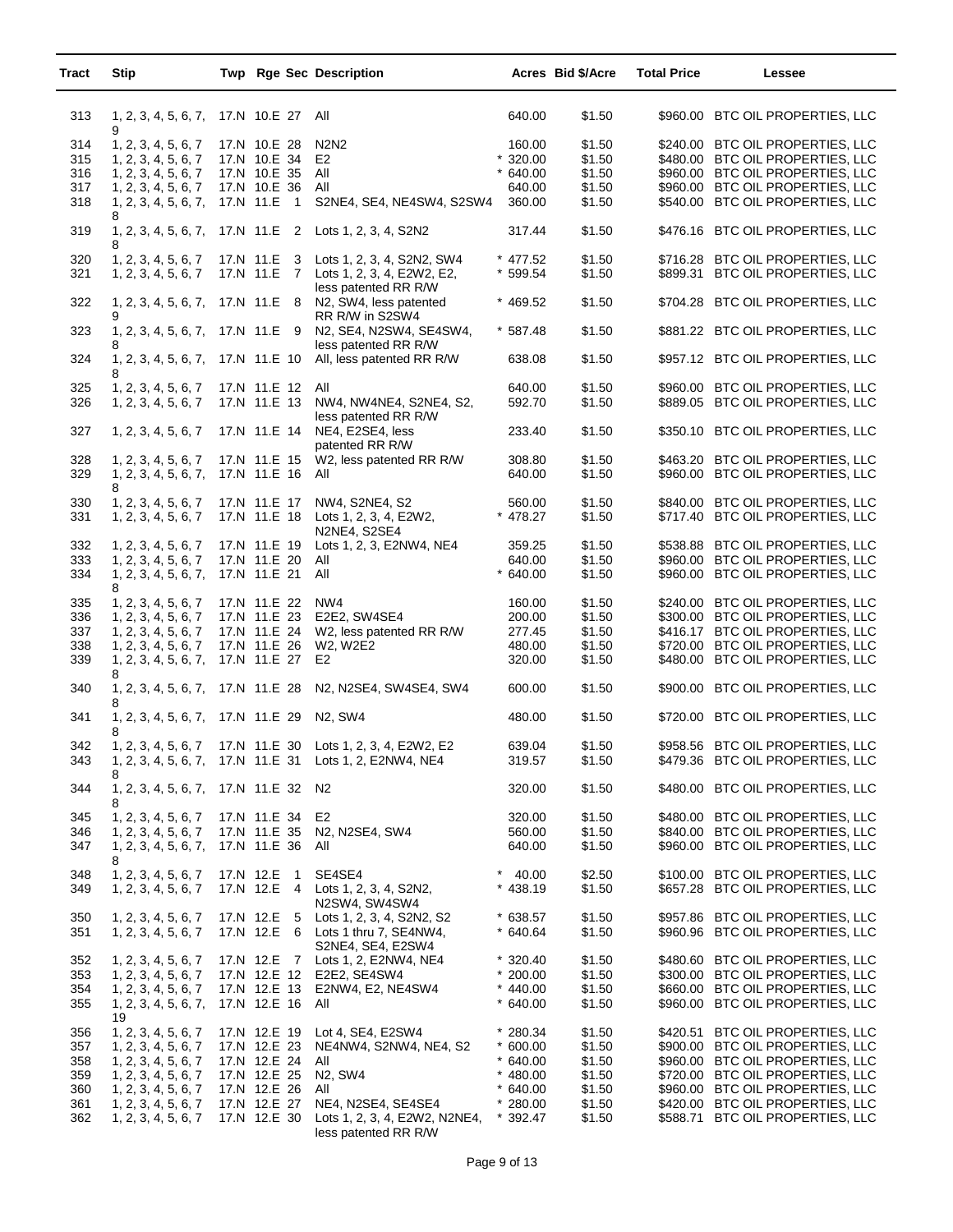| Tract | <b>Stip</b>                                    |      |                             | <b>Twp Rge Sec Description</b>                                                |                  | Acres Bid \$/Acre | <b>Total Price</b> | Lessee                           |
|-------|------------------------------------------------|------|-----------------------------|-------------------------------------------------------------------------------|------------------|-------------------|--------------------|----------------------------------|
| 363   |                                                |      |                             | 1, 2, 3, 4, 5, 6, 7, 17.N 12.E 31 Lots 1, 2, 3, 4, E2NW4,                     | 280.38           | \$1.50            |                    | \$420.57 BTC OIL PROPERTIES, LLC |
|       | 8                                              |      |                             | NE4SW4                                                                        |                  |                   |                    |                                  |
| 364   | 1, 2, 3, 4, 5, 6, 7                            |      | 17.N 12.E 33                | NE4NE4, S2NE4, SE4                                                            | $*280.00$        | \$1.50            |                    | \$420.00 BTC OIL PROPERTIES, LLC |
| 365   | 1, 2, 3, 4, 5, 6, 7                            |      | 17.N 12.E 34                | All                                                                           | $*640.00$        | \$1.50            |                    | \$960.00 BTC OIL PROPERTIES, LLC |
| 366   | 1, 2, 3, 4, 5, 6, 7                            |      | 17.N 12.E 35                | All                                                                           | $*640.00$        | \$1.50            |                    | \$960.00 BTC OIL PROPERTIES, LLC |
| 367   | 1, 2, 3, 4, 5, 6, 7                            |      | 17.N 12.E 36                | All                                                                           | $*640.00$        | \$1.50            |                    | \$960.00 BTC OIL PROPERTIES, LLC |
| 368   | 1, 2, 3, 4, 5, 6, 7                            |      | 17.N 13.E 4                 | Lots 1, 2, 3, 4, S2N2                                                         | $*312.68$        | \$1.50            |                    | \$469.02 BTC OIL PROPERTIES, LLC |
| 369   | 1, 2, 3, 4, 5, 6, 7                            |      | 17.N 13.E<br>5              | W2SW4                                                                         | $\star$<br>80.00 | \$1.50            |                    | \$120.00 BTC OIL PROPERTIES, LLC |
| 370   | 1, 2, 3, 4, 5, 6, 7                            |      | 17.N 13.E<br>6              | SE4SE4                                                                        | * $40.00$        | \$2.50            |                    | \$100.00 BTC OIL PROPERTIES, LLC |
| 371   | 1, 2, 3, 4, 5, 6, 7                            |      | 17.N 13.E<br>$\overline{7}$ | Lots 1, 2, 3, 4, E2W2, E2                                                     | $*633.88$        | \$1.50            |                    | \$950.82 BTC OIL PROPERTIES, LLC |
| 372   | 1, 2, 3, 4, 5, 6, 7                            |      | 17.N 13.E 8                 | All                                                                           | $*640.00$        | \$1.50            |                    | \$960.00 BTC OIL PROPERTIES, LLC |
| 373   | 1, 2, 3, 4, 5, 6, 7                            |      | 17.N 13.E 9                 | W2NW4                                                                         | 80.00            | \$1.50            |                    | \$120.00 BTC OIL PROPERTIES, LLC |
| 374   | 1, 2, 3, 4, 5, 6, 7,<br>8                      |      | 17.N 13.E 16                | All                                                                           | $*640.00$        | \$1.50            |                    | \$960.00 BTC OIL PROPERTIES, LLC |
| 375   | 1, 2, 3, 4, 5, 6, 7                            |      | 17.N 13.E 17                | NW4, W2NE4                                                                    | $*240.00$        | \$1.50            |                    | \$360.00 BTC OIL PROPERTIES, LLC |
| 376   | 1, 2, 3, 4, 5, 6, 7                            |      | 17.N 13.E 18                | Lots 1, 2, 3, 4, E2W2, E2                                                     | $*636.96$        | \$1.50            |                    | \$955.44 BTC OIL PROPERTIES, LLC |
| 377   | 1, 2, 3, 4, 5, 6, 7                            |      | 17.N 13.E 19                | Lots 1, 2, 3, 4, E2W2, NE4                                                    | 479.96           | \$1.50            |                    | \$719.94 BTC OIL PROPERTIES, LLC |
| 378   | 1, 2, 3, 4, 5, 6, 7                            |      | 17.N 13.E 29                | E2E2                                                                          | 160.00           | \$1.50            |                    | \$240.00 BTC OIL PROPERTIES, LLC |
| 379   | 1, 2, 3, 4, 5, 6, 7,                           |      | 17.N 13.E 36                | All                                                                           | $*640.00$        | \$1.50            |                    | \$960.00 BTC OIL PROPERTIES, LLC |
|       | 8                                              |      |                             |                                                                               |                  |                   |                    |                                  |
| 380   | 1, 2, 3, 4, 5, 6, 7,<br>8. 14                  | 18.N | 7.E 36                      | NW4NW4, less patented<br>RR R/W, S2N2, S2                                     | 513.74           | \$1.50            |                    | \$770.61 BTC OIL PROPERTIES, LLC |
| 381   | 1, 2, 3, 4, 5, 6, 7,<br>8, 14                  | 18.N | 8.E 16                      | All                                                                           | $*640.00$        | \$1.50            |                    | \$960.00 BTC OIL PROPERTIES, LLC |
| 382   | 1, 2, 3, 4, 5, 6, 7,<br>14                     | 18.N | 8.E 36                      | All, less patented<br>RR R/W in W2                                            | $*623.65$        | \$1.50            |                    | \$935.47 BTC OIL PROPERTIES, LLC |
| 383   | 1, 2, 3, 4, 5, 6, 7,<br>8, 14                  | 18.N | 9.E<br>$\overline{4}$       | Lots 1, 2, S2NE4, SE4                                                         | 319.86           | \$1.50            |                    | \$479.79 BTC OIL PROPERTIES, LLC |
| 384   | 1, 2, 3, 4, 5, 6, 7,<br>14                     | 18.N | 9.E 9                       | NW4NW4                                                                        | 40.00            | \$2.50            |                    | \$100.00 BTC OIL PROPERTIES, LLC |
| 385   | 1, 2, 3, 4, 5, 6, 7                            | 18.N |                             | 9.E 12 SE4SE4                                                                 | 40.00            | \$2.50            |                    | \$100.00 BTC OIL PROPERTIES, LLC |
| 386   | 1, 2, 3, 4, 5, 6, 7,<br>14                     | 18.N | 9.E 16                      | All                                                                           | $*640.00$        | \$1.50            |                    | \$960.00 BTC OIL PROPERTIES, LLC |
| 387   | 1, 2, 3, 4, 5, 6, 7,<br>8                      | 18.N | 9.E 36                      | All                                                                           | 640.00           | \$1.50            |                    | \$960.00 BTC OIL PROPERTIES, LLC |
| 388   | 1, 2, 3, 4, 5, 6, 7                            |      | 18.N 10.E 4                 | SW4                                                                           | 160.00           | \$1.50            |                    | \$240.00 BTC OIL PROPERTIES, LLC |
| 389   | 1, 2, 3, 4, 5, 6, 7                            |      | 18.N 10.E 7                 | Lots 3, 4, E2SW4                                                              | 154.90           | \$1.50            |                    | \$232.35 BTC OIL PROPERTIES, LLC |
| 390   | 1, 2, 3, 4, 5, 6, 7                            |      | 18.N 10.E 11                | E2SE4                                                                         | 80.00            | \$1.50            |                    | \$120.00 BTC OIL PROPERTIES, LLC |
| 391   | 1, 2, 3, 4, 5, 6, 7                            |      | 18.N 10.E 12                | S2                                                                            | $*320.00$        | \$1.50            |                    | \$480.00 BTC OIL PROPERTIES, LLC |
| 392   | 1, 2, 3, 4, 5, 6, 7                            |      | 18.N 10.E 13                | E2E2                                                                          | 160.00           | \$1.50            |                    | \$240.00 BTC OIL PROPERTIES, LLC |
| 393   | 1, 2, 3, 4, 5, 6, 7,                           |      | 18.N 10.E 14                | SW4                                                                           | 160.00           | \$1.50            |                    | \$240.00 BTC OIL PROPERTIES, LLC |
|       | 8, 11                                          |      |                             |                                                                               |                  |                   |                    |                                  |
| 394   | 1, 2, 3, 4, 5, 6, 7                            |      | 18.N 10.E 15 All            |                                                                               | 640.00           | \$1.50            |                    | \$960.00 BTC OIL PROPERTIES, LLC |
| 395   | 1, 2, 3, 4, 5, 6, 7                            |      | 18.N 10.E 16 All            |                                                                               | 640.00           | \$1.50            |                    | \$960.00 BTC OIL PROPERTIES, LLC |
| 396   | 1, 2, 3, 4, 5, 6, 7                            |      | 18.N 10.E 17 SE4            |                                                                               | 160.00           | \$1.50            |                    | \$240.00 BTC OIL PROPERTIES, LLC |
| 397   | 1, 2, 3, 4, 5, 6, 7 18.N 10.E 18 Lot 1         |      |                             |                                                                               | 37.64            | \$2.66            |                    | \$100.00 BTC OIL PROPERTIES, LLC |
| 398   | 1, 2, 3, 4, 5, 6, 7, 18.N 10.E 19 Lots 2, 3, 4 |      |                             |                                                                               | 116.12           | \$1.50            |                    | \$174.18 BTC OIL PROPERTIES, LLC |
|       | 11                                             |      |                             |                                                                               |                  |                   |                    |                                  |
| 399   | 11                                             |      |                             | 1, 2, 3, 4, 5, 6, 7, 18.N 10.E 20 SE4NW4, N2SE4, NE4SW4                       | 160.00           | \$1.50            |                    | \$240.00 BTC OIL PROPERTIES, LLC |
| 400   | 1, 2, 3, 4, 5, 6, 7,<br>11                     |      |                             | 18.N 10.E 23 N2NW4, S2SE4, SW4                                                | $*320.00$        | \$1.50            |                    | \$480.00 BTC OIL PROPERTIES, LLC |
| 401   | 1, 2, 3, 4, 5, 6, 7,<br>11                     |      |                             | 18.N 10.E 24 E2NE4, SW4SW4                                                    | 120.00           | \$1.50            |                    | \$180.00 BTC OIL PROPERTIES, LLC |
| 402   | 1, 2, 3, 4, 5, 6, 7                            |      | 18.N 10.E 25                | NW4NW4, E2                                                                    | $*360.00$        | \$1.50            |                    | \$540.00 BTC OIL PROPERTIES, LLC |
| 403   | 1, 2, 3, 4, 5, 6, 7                            |      | 18.N 10.E 26                | N2, SW4                                                                       | $*$ 480.00       | \$1.50            |                    | \$720.00 BTC OIL PROPERTIES, LLC |
| 404   | 1, 2, 3, 4, 5, 6, 7                            |      | 18.N 10.E 27                | S2                                                                            | 320.00           | \$1.50            |                    | \$480.00 BTC OIL PROPERTIES, LLC |
| 405   | 1, 2, 3, 4, 5, 6, 7                            |      | 18.N 10.E 28                | SE4, E2SW4                                                                    | $*240.00$        | \$1.50            |                    | \$360.00 BTC OIL PROPERTIES, LLC |
| 406   | 1, 2, 3, 4, 5, 6, 7,<br>8                      |      |                             | 18.N 10.E 30 Lots 1, 2, 3, 4, E2                                              | 478.28           | \$1.50            |                    | \$717.42 BTC OIL PROPERTIES, LLC |
| 407   | 1, 2, 3, 4, 5, 6, 7                            |      | 18.N 10.E 31 Lots 1, 2      |                                                                               | 80.44            | \$1.50            |                    | \$120.66 BTC OIL PROPERTIES, LLC |
| 408   | 1, 2, 3, 4, 5, 6, 7                            |      | 18.N 10.E 32                | SE4NW4, W2SE4, NE4SW4                                                         | $*160.00$        | \$1.50            |                    | \$240.00 BTC OIL PROPERTIES, LLC |
| 409   | 1, 2, 3, 4, 5, 6, 7                            |      | 18.N 10.E 33                | W2NW4, S2                                                                     | $* 400.00$       | \$1.50            |                    | \$600.00 BTC OIL PROPERTIES, LLC |
| 410   | 1, 2, 3, 4, 5, 6, 7                            |      | 18.N 10.E 34                | SE4                                                                           | $*160.00$        | \$1.50            |                    | \$240.00 BTC OIL PROPERTIES, LLC |
| 411   | 1, 2, 3, 4, 5, 6, 7                            |      | 18.N 10.E 35                | E2NW4                                                                         | 80.00            | \$1.50            |                    | \$120.00 BTC OIL PROPERTIES, LLC |
| 412   |                                                |      | 18.N 10.E 36                | All                                                                           | $*640.00$        | \$1.50            |                    | \$960.00 BTC OIL PROPERTIES, LLC |
| 413   | 1, 2, 3, 4, 5, 6, 7                            |      | 18.N 11.E 7                 | Lots 1, 2, 3, 4, E2W2, E2                                                     | 629.28           | \$1.50            |                    | \$943.92 BTC OIL PROPERTIES, LLC |
|       | 1, 2, 3, 4, 5, 6, 7,<br>8                      |      |                             |                                                                               |                  |                   |                    |                                  |
| 414   | 8. 11                                          |      |                             | 1, 2, 3, 4, 5, 6, 7, 18.N 11.E 16 Lots 1 thru 7, S2NW4,<br>SW4NE4, W2SE4, SW4 | $*641.14$        | \$1.50            |                    | \$961.71 BTC OIL PROPERTIES, LLC |
| 415   | 1, 2, 3, 4, 5, 6, 7, 18.N 11.E 36 All<br>8, 9  |      |                             |                                                                               | 640.00           | \$1.50            |                    | \$960.00 BTC OIL PROPERTIES, LLC |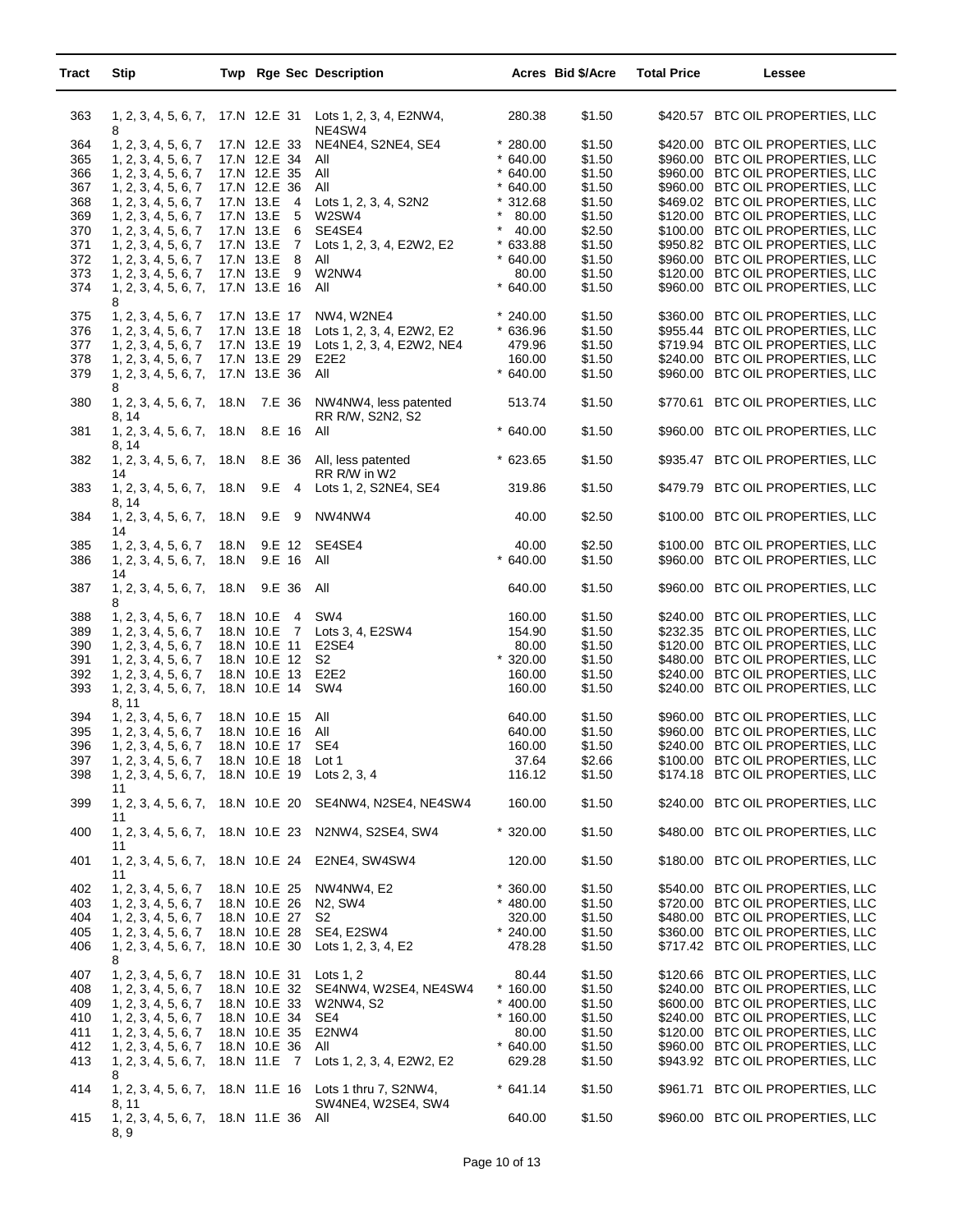| Tract              | <b>Stip</b>                                                             |                                                        | Twp Rge Sec Description                                                |                                     | Acres Bid \$/Acre          | <b>Total Price</b> | Lessee                                                                                                   |
|--------------------|-------------------------------------------------------------------------|--------------------------------------------------------|------------------------------------------------------------------------|-------------------------------------|----------------------------|--------------------|----------------------------------------------------------------------------------------------------------|
| 416                |                                                                         |                                                        | 1, 2, 3, 4, 5, 6, 7, 18.N 12.E 13 S2NW4, SW4NE4,                       | $*360.00$                           | \$1.50                     |                    | \$540.00 BTC OIL PROPERTIES, LLC                                                                         |
| 417                | 8                                                                       |                                                        | W2SE4, SW4<br>1, 2, 3, 4, 5, 6, 7, 18.N 12.E 14 NW4, NW4NE4, S2NE4, S2 | $*600.00$                           | \$1.50                     |                    | \$900.00 BTC OIL PROPERTIES, LLC                                                                         |
| 418                | 8<br>1, 2, 3, 4, 5, 6, 7, 18.N 12.E 16 All                              |                                                        |                                                                        | $*640.00$                           | \$1.50                     |                    | \$960.00 BTC OIL PROPERTIES, LLC                                                                         |
| 419                | 8, 9<br>1, 2, 3, 4, 5, 6, 7                                             |                                                        | 18.N 12.E 24 SE4NW4, NE4NE4, S2NE4,<br>SE4, NE4SW4, S2SW4              | $* 440.00$                          | \$1.50                     |                    | \$660.00 BTC OIL PROPERTIES, LLC                                                                         |
| 420<br>421<br>422  | 1, 2, 3, 4, 5, 6, 7<br>1, 2, 3, 4, 5, 6, 7<br>1, 2, 3, 4, 5, 6, 7       | 18.N 12.E 25<br>18.N 12.E 26<br>18.N 12.E 27           | All<br>W2, W2E2<br>All                                                 | $*640.00$<br>$*480.00$<br>$*640.00$ | \$1.50<br>\$1.50<br>\$1.50 |                    | \$960.00 BTC OIL PROPERTIES, LLC<br>\$720.00 BTC OIL PROPERTIES, LLC<br>\$960.00 BTC OIL PROPERTIES, LLC |
| 423<br>424         | 1, 2, 3, 4, 5, 6, 7<br>1, 2, 3, 4, 5, 6, 7,<br>8, 9                     | 18.N 12.E 28<br>18.N 12.E 29                           | All<br>All                                                             | 640.00<br>$*640.00$                 | \$1.50<br>\$1.50           |                    | \$960.00 BTC OIL PROPERTIES, LLC<br>\$960.00 BTC OIL PROPERTIES, LLC                                     |
| 425<br>426         | 1, 2, 3, 4, 5, 6, 7<br>1, 2, 3, 4, 5, 6, 7                              | 18.N 12.E 32<br>18.N 12.E 33                           | All<br>All<br>All                                                      | $*640.00$<br>$*640.00$<br>$*640.00$ | \$1.50<br>\$1.50<br>\$1.50 |                    | \$960.00 BTC OIL PROPERTIES, LLC<br>\$960.00 BTC OIL PROPERTIES, LLC<br>\$960.00 BTC OIL PROPERTIES, LLC |
| 427<br>428<br>429  | 1, 2, 3, 4, 5, 6, 7<br>1, 2, 3, 4, 5, 6, 7<br>1, 2, 3, 4, 5, 6, 7,      | 18.N 12.E 34<br>18.N 12.E 36<br>19.N 9.E 26            | All<br>E2SW4                                                           | $*640.00$<br>80.00                  | \$1.50<br>\$1.50           |                    | \$960.00 BTC OIL PROPERTIES, LLC<br>\$120.00 BTC OIL PROPERTIES, LLC                                     |
| 430                | 8<br>1, 2, 3, 4, 5, 6, 7, 19. N                                         | 9.E 27                                                 | SW4SE4, SE4SW4                                                         | $* 80.00$                           | \$1.50                     |                    | \$120.00 BTC OIL PROPERTIES, LLC                                                                         |
| 431                | 8, 11<br>1, 2, 3, 4, 5, 6, 7, 19. N<br>8. 14                            | 9.E 31                                                 | N2SE4, SE4SE4                                                          | 120.00                              | \$1.50                     |                    | \$180.00 BTC OIL PROPERTIES, LLC                                                                         |
| 432                | 1, 2, 3, 4, 5, 6, 7, 19. N<br>8, 14                                     | 9.E 32                                                 | W2SW4                                                                  | 80.00                               | \$1.50                     |                    | \$120.00 BTC OIL PROPERTIES, LLC                                                                         |
| 433                | 1, 2, 3, 4, 5, 6, 7, 19. N<br>14                                        | 9.E 33                                                 | NW4SE4, S2SE4, E2SW4                                                   | 200.00                              | \$1.50                     |                    | \$300.00 BTC OIL PROPERTIES, LLC                                                                         |
| 434                | 1, 2, 3, 4, 5, 6, 7, 19. N<br>8, 11, 14                                 | 9.E 34                                                 | E2NW4, W2E2, SE4SE4                                                    | $*280.00$                           | \$1.50                     |                    | \$420.00 BTC OIL PROPERTIES, LLC                                                                         |
| 435                | 1, 2, 3, 4, 5, 6, 7, 19. N                                              | 9.E 35                                                 | E2NW4, SW4SW4                                                          | $*120.00$                           | \$1.50                     |                    | \$180.00 BTC OIL PROPERTIES, LLC                                                                         |
| 436                | 1, 2, 3, 4, 5, 6, 7, 19.N<br>8                                          | 9.E 36                                                 | Lots 1 thru 12, SW4                                                    | 590.20                              | \$1.50                     |                    | \$885.30 BTC OIL PROPERTIES, LLC                                                                         |
| 437<br>438<br>439  | 1, 2, 3, 4, 5, 6, 7<br>1, 2, 3, 4, 5, 6, 7<br>1, 2, 3, 4, 5, 6, 7,<br>8 | 19.N 10.E 13<br>19.N 10.E 14 E2NE4<br>19.N 10.E 16 All | NW4, SE4, N2SW4, SE4SW4                                                | 440.00<br>80.00<br>640.00           | \$1.50<br>\$1.50<br>\$1.50 |                    | \$660.00 BTC OIL PROPERTIES, LLC<br>\$120.00 BTC OIL PROPERTIES, LLC<br>\$960.00 BTC OIL PROPERTIES, LLC |
| 440<br>441         | 1, 2, 3, 4, 5, 6, 7<br>1, 2, 3, 4, 5, 6, 7, 19.N 11.E 16<br>8           | 19.N 10.E 36                                           | All<br>All                                                             | 640.00<br>$*640.00$                 | \$1.50<br>\$1.50           |                    | \$960.00 BTC OIL PROPERTIES, LLC<br>\$960.00 BTC OIL PROPERTIES, LLC                                     |
| 442                | 1, 2, 3, 4, 5, 6, 7, 19.N 11.E 36 All<br>8                              |                                                        |                                                                        | 640.00                              | \$1.50                     |                    | \$960.00 BTC OIL PROPERTIES, LLC                                                                         |
| <b>Musselshell</b> |                                                                         |                                                        |                                                                        |                                     |                            |                    |                                                                                                          |
| 443                | 1, 2, 3, 4, 5, 6, 7, 10.N 31.E 16 All<br>8, 11, 12                      |                                                        |                                                                        | 640.00                              | \$75.00                    |                    | \$48,000.00 BTC OIL PROPERTIES, LLC                                                                      |
| <b>Petroleum</b>   |                                                                         |                                                        |                                                                        |                                     |                            |                    |                                                                                                          |
| 444                | 1, 2, 3, 4, 5, 6, 7, 17.N 24.E 16 All<br>8, 10                          |                                                        |                                                                        | 640.00                              | \$10.00                    |                    | \$6,400.00 PETROSHALE ENERGY, LLC                                                                        |
| Pondera            |                                                                         |                                                        |                                                                        |                                     |                            |                    |                                                                                                          |
| 445                | 1, 2, 3, 4, 5, 6, 7 29. N 5. W 33 SE4SE4                                |                                                        |                                                                        | * $40.00$                           | \$240.00                   |                    | \$9,600.00 MOUNTAIN VIEW<br>ENERGY, INC.                                                                 |
| 446                | 9                                                                       |                                                        | 1, 2, 3, 4, 5, 6, 7, 29. N 5. W 34 SE4, NE4SW4, S2SW4                  | $*280.00$                           | \$250.00                   |                    | \$70,000.00 MOUNTAIN VIEW<br>ENERGY, INC.                                                                |
| 447                | 1, 2, 3, 4, 5, 6, 7 29.N 5.W 35 W2SW4                                   |                                                        |                                                                        | $* 80.00$                           | \$260.00                   |                    | \$20,800.00 MOUNTAIN VIEW<br>ENERGY, INC.                                                                |
| <b>Prairie</b>     |                                                                         |                                                        |                                                                        |                                     |                            |                    |                                                                                                          |
| 448                | 1, 2, 3, 4, 5, 6, 7 16.N 50.E 16 All                                    |                                                        |                                                                        | 640.00                              | \$10.00                    |                    | \$6,400.00 HARVEY MINERAL                                                                                |
| 449                | 1, 2, 3, 4, 5, 6, 7 16.N 50.E 26 All                                    |                                                        |                                                                        | 640.00                              | \$10.00                    |                    | PARTNERS, LP<br>\$6,400.00 HARVEY MINERAL<br>PARTNERS, LP                                                |
| 450                | 1, 2, 3, 4, 5, 6, 7, 16.N 50.E 36 All<br>8                              |                                                        |                                                                        | 640.00                              | \$10.00                    |                    | \$6,400.00 HARVEY MINERAL<br>PARTNERS, LP                                                                |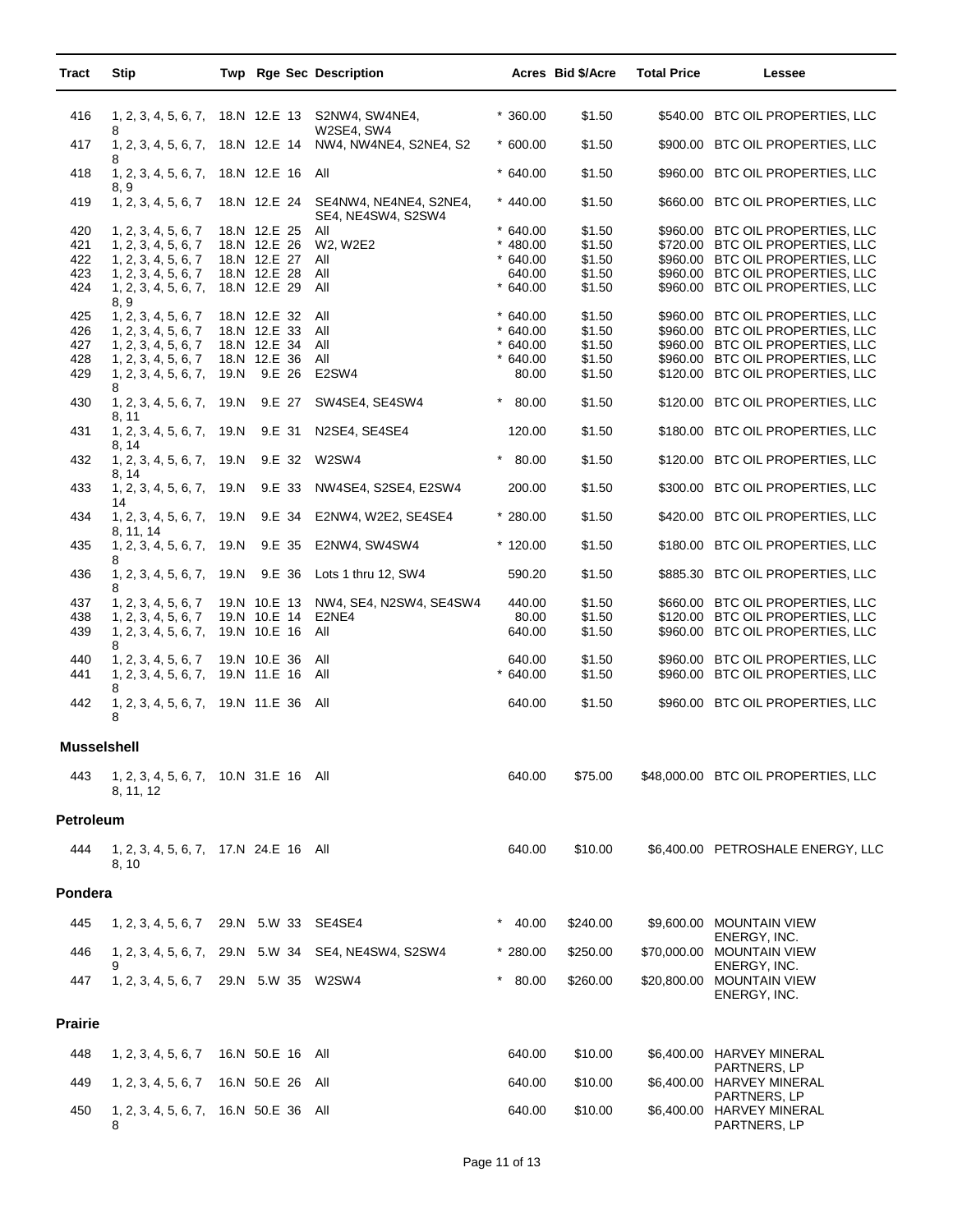| Tract       | <b>Stip</b>                                                  |      |                                  | Twp Rge Sec Description                                                   |                  | Acres Bid \$/Acre  | <b>Total Price</b>    | <b>Lessee</b>                                                               |
|-------------|--------------------------------------------------------------|------|----------------------------------|---------------------------------------------------------------------------|------------------|--------------------|-----------------------|-----------------------------------------------------------------------------|
| Roosevelt   |                                                              |      |                                  |                                                                           |                  |                    |                       |                                                                             |
| 451         | 8                                                            |      |                                  | 1, 2, 3, 4, 5, 6, 7, 27.N 59.E 36 Lots 1, 2, 3, 4, W2W2                   |                  | 233.72 \$2,500.00  |                       | \$584,300.00 BRIGHAM OIL & GAS, L.P.                                        |
| 452         | 1, 2, 3, 4, 5, 6, 7,<br>9                                    |      |                                  | 30.N 57.E 16 All, below the base of the<br>Mission Canyon formation       |                  |                    |                       | * 640.00 \$2,200.00 \$1,408,000.00 STEWART GEOLOGICAL, INC.                 |
| Sheridan    |                                                              |      |                                  |                                                                           |                  |                    |                       |                                                                             |
| 453         | 1, 2, 3, 4, 5, 6, 7,<br>9, 11                                |      | 35.N 52.E 11                     | N2, N2SE4, SE4SE4,<br>NE4SW4                                              | $* 480.00$       | \$150.00           |                       | \$72,000.00 ONSHORE ENERGY<br>PARTNERS, LLC                                 |
| 454         | 1, 2, 3, 4, 5, 6, 7                                          |      | 36.N 52.E 29                     | SE4SW4                                                                    | 40.00            | \$220.00           |                       | \$8,800.00 ONSHORE ENERGY<br>PARTNERS, LLC                                  |
| 455         | 1, 2, 3, 4, 5, 6, 7                                          |      | 36.N 53.E 16 All                 |                                                                           | 640.00           | \$750.00           | \$480,000.00 HIGHLINE | EXPLORATION, INC.                                                           |
| Teton       |                                                              |      |                                  |                                                                           |                  |                    |                       |                                                                             |
| 456         | 2, 3, 4, 5, 6, 7,                                            |      | 22.N 8.W 16 All                  |                                                                           | 640.00           | \$35.00            |                       | \$22,400.00 BRAVE RIVER                                                     |
| 457         | 22<br>2, 3, 4, 5, 6, 7,                                      |      | 22.N 8.W 17                      | S2NW4, N2NE4, SW4NE4                                                      | 200.00           | \$135.00           |                       | PRODUCTION, LLC<br>\$27,000.00 BRAVE RIVER                                  |
| 458         | 22<br>2, 3, 4, 5, 6, 7,                                      |      | 22.N 8.W 21                      | <b>W2E2</b>                                                               | 160.00           | \$70.00            |                       | PRODUCTION, LLC<br>\$11,200.00 BRAVE RIVER                                  |
| 459         | 22<br>1, 2, 3, 4, 5, 6, 7,                                   |      | 24.N 4.W 16 All                  |                                                                           | 640.00           | \$85.00            |                       | PRODUCTION, LLC<br>\$54,400.00 BRAVE RIVER                                  |
| 460         | 8                                                            |      |                                  | 1, 2, 3, 4, 5, 6, 7, 24.N 4.W 26 SE4SW4, Teton Riverbed                   | 51.00            | \$80.00            |                       | PRODUCTION, LLC<br>\$4,080.00 MOUNTAIN VIEW                                 |
| 461         | 11, 13, 14<br>1, 2, 3, 4, 5, 6, 7, 24.N 4.W 34<br>11, 13, 14 |      |                                  | and related acreage<br>S2NE4, N2SE4, NE4SW4,<br>S2SW4, Teton Riverbed and | 288.00           | \$60.00            |                       | ENERGY, INC.<br>\$17,280.00 BRAVE RIVER<br>PRODUCTION, LLC                  |
| 462         | 1, 2, 3, 4, 5, 6, 7,                                         | 24.N | 4.W 36                           | related acreage<br>All                                                    | 640.00           | \$55.00            |                       | \$35,200.00 BRAVE RIVER                                                     |
| 463         | 8, 9<br>1, 2, 3, 4, 5, 6, 7                                  |      | 27.N 6.W 27                      | E2, E2SW4                                                                 | 400.00           | \$100.00           |                       | PRODUCTION, LLC<br>\$40,000.00 BRAVE RIVER                                  |
| 464         | 1, 2, 3, 4, 5, 6, 7                                          |      | 27.N 6.W 34                      | NE4NW4, N2NE4, SE4NE4                                                     | 160.00           | \$150.00           |                       | PRODUCTION, LLC<br>\$24,000.00 BRAVE RIVER<br>PRODUCTION, LLC               |
| 465         | 1, 2, 3, 4, 5, 6, 7                                          |      | 27.N 6.W 35                      | NW4                                                                       | 160.00           | \$160.00           |                       | \$25,600.00 BRAVE RIVER<br>PRODUCTION, LLC                                  |
| 466         | 2, 3, 4, 5, 6, 7,<br>22                                      |      |                                  | 27.N 8.W 12 SE4NE4                                                        | 40.00            | \$280.00           |                       | \$11,200.00 BRAVE RIVER<br>PRODUCTION, LLC                                  |
| 467         | 2, 3, 4, 5, 6, 7,<br>22                                      |      |                                  | 27.N 8.W 13 E2NW4, N2SW4, SW4SW4                                          | 200.00           | \$325.00           |                       | \$65,000.00 BRAVE RIVER<br>PRODUCTION, LLC                                  |
| 468         | 2, 3, 4, 5, 6, 7,<br>22                                      |      | 27.N 8.W 23                      | S2NW4, NE4NE4,<br>SW4NE4, N2SE4                                           | 240.00           | \$260.00           |                       | \$62,400.00 BRAVE RIVER<br>PRODUCTION, LLC                                  |
| 469         | 2, 3, 4, 5, 6, 7,<br>22                                      |      |                                  | 27.N 8.W 24 S2SE4                                                         | 80.00            | \$305.00           |                       | \$24,400.00 BRAVE RIVER<br>PRODUCTION, LLC                                  |
| 470         | 2, 3, 4, 5, 6, 7,<br>22                                      |      | 27.N 8.W 25                      | <b>NE4NE4, S2S2</b>                                                       | 200.00           | \$305.00           |                       | \$61,000.00 BRAVE RIVER<br>PRODUCTION, LLC                                  |
| 471         | 2, 3, 4, 5, 6, 7,<br>22                                      |      |                                  | 27.N 9.W 6 Lots 3, 4, 5                                                   | 140.06           | \$50.00            |                       | \$7,003.00 MOUNTAIN VIEW<br>ENERGY, INC.                                    |
| Valley      |                                                              |      |                                  |                                                                           |                  |                    |                       |                                                                             |
| 472<br>473  | 1, 2, 3, 4, 5, 6, 7<br>1, 2, 3, 4, 5, 6, 7                   |      | 30.N 38.E 34                     | E2SE4<br>30.N 38.E 35 S2, less 2 acres in<br>SW4SW4                       | 80.00<br>318.00  | \$15.00<br>\$20.00 |                       | \$1,200.00 HUNTER ENERGY LLC<br>\$6,360.00 HUNTER ENERGY LLC                |
| 474<br>475  | 1, 2, 3, 4, 5, 6, 7<br>1, 2, 3, 4, 5, 6, 7,<br>8             |      | 30.N 38.E 36<br>37.N 36.E 16 All | All                                                                       | 640.00<br>640.00 | \$35.00<br>\$45.00 |                       | \$22,400.00 HUNTER ENERGY LLC<br>\$28,800.00 HARVEY MINERAL<br>PARTNERS, LP |
| Yellowstone |                                                              |      |                                  |                                                                           |                  |                    |                       |                                                                             |
| 476         | 1, 2, 3, 4, 5, 6, 7,                                         |      | 1.N 23.E 16 All                  |                                                                           | 640.00           | \$3.00             |                       | \$1,920.00 HARVEY MINERAL                                                   |
| 477         | 9<br>1, 2, 3, 4, 5, 6, 7,                                    |      | 1.N 23.E 36                      | All                                                                       | 640.00           | \$3.75             |                       | PARTNERS, LP<br>\$2,400.00 HARVEY MINERAL                                   |
| 478         | 8<br>1, 2, 3, 4, 5, 6, 7,                                    |      | 1.N 24.E 16 All                  |                                                                           | 640.00           | \$5.25             |                       | PARTNERS, LP<br>\$3,360.00 LONEWOLF ENERGY, INC.                            |
| 479         | 8<br>1, 2, 3, 4, 5, 6, 7,<br>8                               |      | 1.N 24.E 20 All                  |                                                                           | 640.00           | \$10.00            |                       | \$6,400.00 LONEWOLF ENERGY, INC.                                            |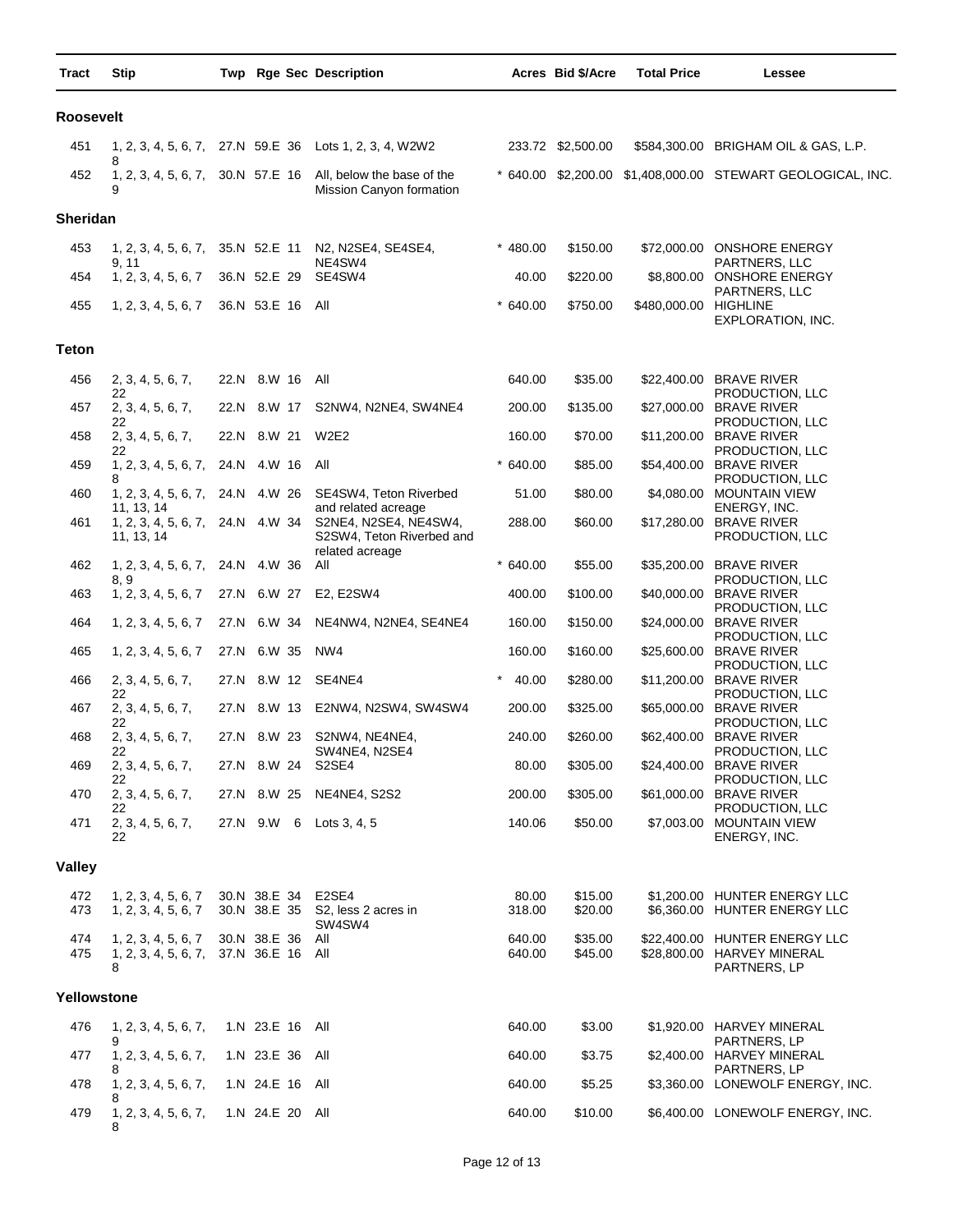| <b>Tract</b> | Stip                 |            |                 | Twp Rge Sec Description              |           | Acres Bid \$/Acre | <b>Total Price</b> | Lessee                               |
|--------------|----------------------|------------|-----------------|--------------------------------------|-----------|-------------------|--------------------|--------------------------------------|
|              |                      |            |                 |                                      |           |                   |                    |                                      |
| 480          | 1, 2, 3, 4, 5, 6, 7  | 1.N 25.E 8 |                 | All                                  | 640.00    | \$12.00           |                    | \$7,680.00 LONEWOLF ENERGY, INC.     |
| 481          | 1, 2, 3, 4, 5, 6, 7, |            | 1.N 25.E 10 All |                                      | 640.00    | \$4.00            |                    | \$2,560.00 HARVEY MINERAL            |
|              |                      |            |                 |                                      |           |                   |                    | PARTNERS, LP                         |
| 482          | 1, 2, 3, 4, 5, 6, 7, |            |                 | 1.S 24.E 2 Lots 1, 2, 3, 4, S2N2, S2 | $*639.23$ | \$10.00           |                    | \$6.392.30 ST, GEORGE COAL CO., INC. |
|              | 8.17                 |            |                 |                                      |           |                   |                    |                                      |
| 483          | 1, 2, 3, 4, 5, 6, 7  |            |                 | 1.S 24.E 4 Lots 1, 2, 3, 4, S2N2, S2 | 637.60    | \$6.00            | \$3.825.60         | <b>HARVEY MINERAL</b>                |
|              |                      |            |                 |                                      |           |                   |                    | PARTNERS, LP                         |

\* Part or all of tract is not state-owned surface

## **SUMMARY BY LESSOR**

|                          | Dept of Natural Resources & Conservation |                                |                | 201,226.46 | 483 |  |  |  |  |
|--------------------------|------------------------------------------|--------------------------------|----------------|------------|-----|--|--|--|--|
| <b>Lease Sale Totals</b> |                                          | Oil and Gas Lease Sale Summary |                |            |     |  |  |  |  |
|                          |                                          | <b>Tracts</b>                  |                | 483        |     |  |  |  |  |
|                          |                                          | <b>Acres</b>                   | 201,226.46     |            |     |  |  |  |  |
|                          |                                          | <b>Total Bid Revenue</b>       | \$7,949,823.10 |            |     |  |  |  |  |
|                          |                                          | Avg. Bid Per Acre              |                | \$39.51    |     |  |  |  |  |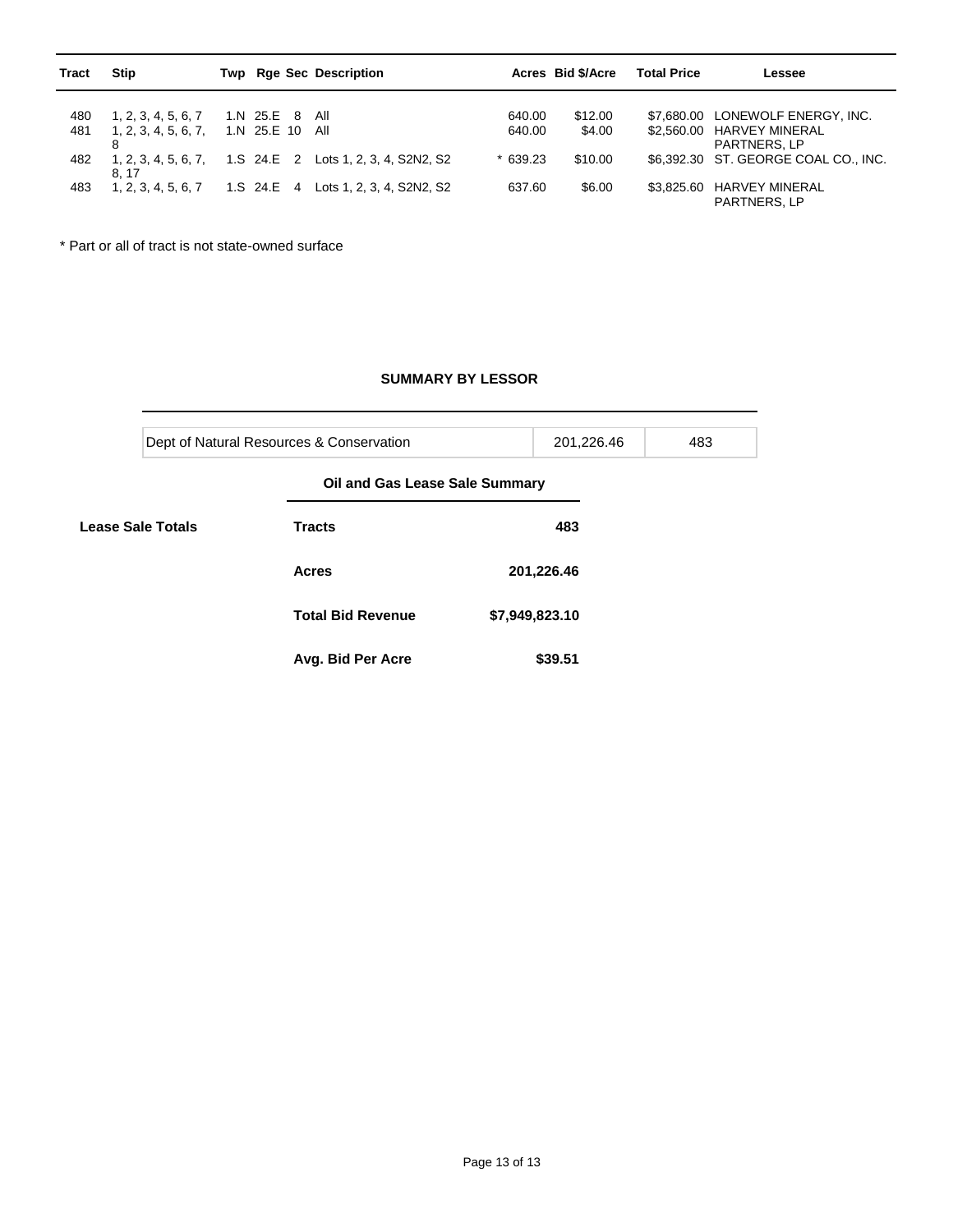- 1. Lessee shall notify and obtain approval from the Department's Trust Land Management Division (TLMD) prior to constructing well pads, roads, power lines, and related facilities that may require surface disturbance on the tract. Lessee shall comply with any mitigation measures stipulated in TLMD's approval.
- 2. Prior to the drilling of any well, lessee shall send one copy of the well prognosis, including Form 22 "Application for Permit" to the Department's Trust Land Management Division (TLMD). After a well is drilled and completed, lessee shall send one copy of all logs run, Form 4A "Completion Report", and geologic report to TLMD. A copy of Form 2 "Sundry Notice and Report of Wells" or other appropriate Board of Oil and Gas Conservation form shall be sent to TLMD whenever any subsequent change in well status or operator is intended or has occurred. Lessee shall also notify and obtain approval from the TLMD prior to plugging a well on the lease premises.

Issuance of this lease in no way commits the Land Board to approval of coal bed methane production on this lease. Any coal bed methane extraction wells would require subsequent review and approval by the board.

- 3. The TLMD will complete an initial review for cultural resources and, where applicable, paleontological resources of the area intended for disturbance and may require a resources inventory. Based on the results of the inventory, the TLMD may restrict surface activity for the purpose of protecting significant resources located on the lease premises.
- 4. The lessee shall be responsible for controlling any noxious weeds introduced by lessee's activity on State-owned land and shall prevent or eradicate the spread of those noxious weeds onto land adjoining the lease premises.
- 5. The definitions of "oil" and "gas" provided in 82-1-111, MCA, do not apply to this lease for royalty calculation purposes.
- 6. If the State does not own the surface, the lessee must contact the owner of the surface in writing at least 30 days prior to any surface activity. A copy of the correspondence shall be sent to TLMD.
- 7. Should the lessee produce, save, and market in commercial quantities any gases other than natural hydrocarbon gas, the lessee shall make monthly reports to the lessor of that production and sale of the gas as provided in paragraph 25, above. The royalty for such gas sold shall be calculated at the point of sale, and shall not be less than the fair market value of the product at that location.
- 8. Due to unstable soil conditions on this tract and/or topography that is rough and/or steep, surface use may be restricted or denied. Seismic activity may be restricted to poltershots.
- 9. The lessee is responsible to pay for all damages, including penalties and charges assessed by the USDA-CFSA on CRP lands, as a result of drilling and production on the tract.
- 10. Active sage grouse lek(s) have been identified on or adjacent to this tract. No activities shall occur on the tract until the proposed action has been approved in writing by the Director of the Department. If surface activity is proposed on the tract, the department will consult with the Director of the Department of Fish, Wildlife and Parks for his or her comments, concerns and recommendations. Additional mitigation measures may be required, including no-surfaceoccupancy buffers and/or timing restrictions, which may encompass part or all of the tract.
- 11. Unless otherwise approved by the Department in writing, wells and related surface infrastructure, including new road construction, are prohibited within 1/4 mile of the mean high water mark of a navigable river, lake or reservoir, including direct tributary streams of navigable waterways, on or adjacent to this tract. No surface occupancy is allowed within the bed of a river, stream, lake or reservoir, islands and accretions or abandoned channels.
- 12. Due to the floodplain/wetlands area(s), surface use may be restricted or denied.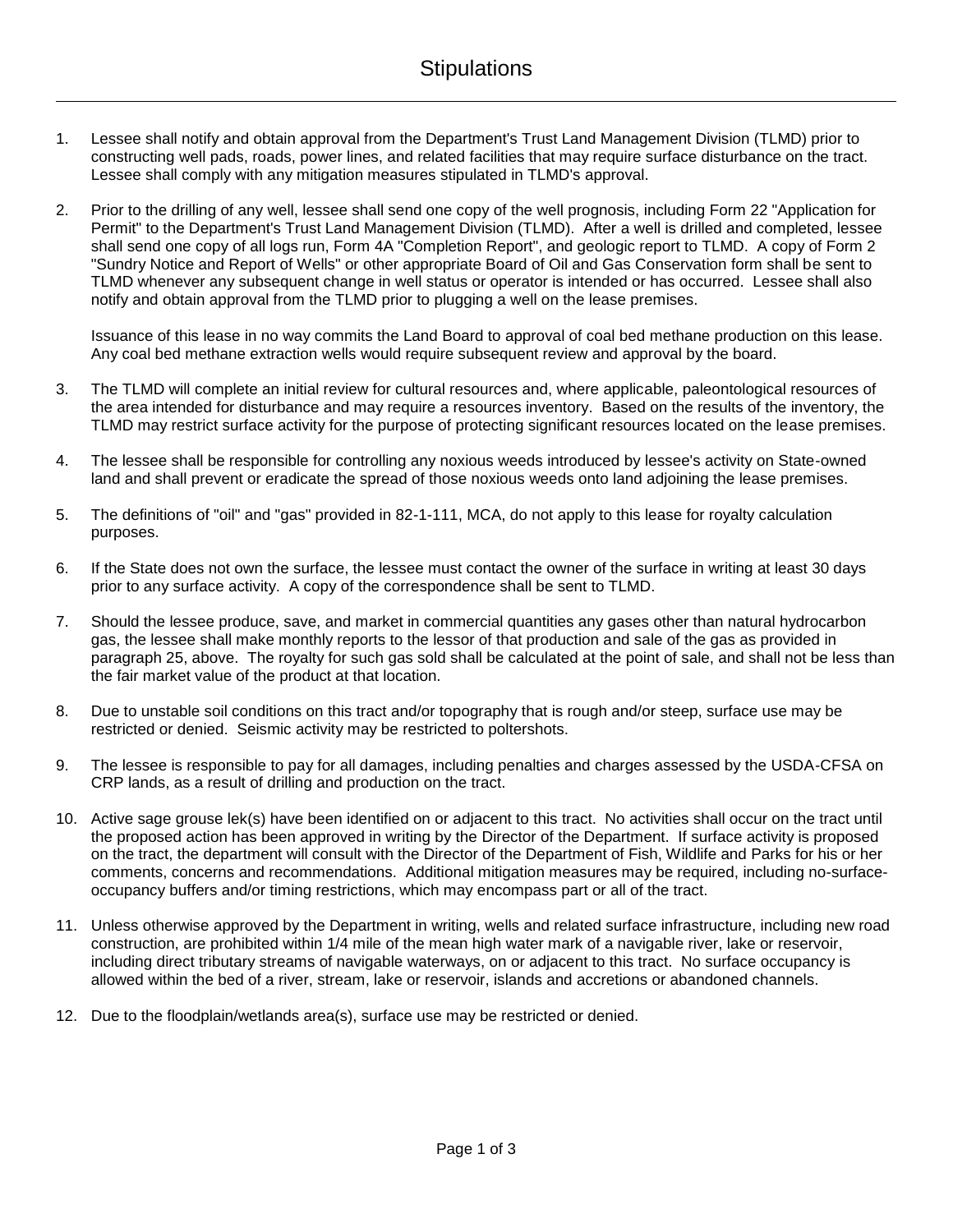- 13. This tract contains navigable riverbeds. No surface occupancy is allowed within the bed of the navigable river, abandoned channels, or on islands and accretions. In addition, upon completion of a successful well, where river title is disputed, the lessee will file an interpleader action under Rule 22, M.R.Civ.P. in the Montana District Court, or other court having jurisdiction, in which the leased lands are located for all acreage within the lease in which the title is disputed. The lessee shall name all potential royalty claimants as defendants.
- 14. If the lessee completes a successful oil and/or gas well, and if land title is disputed, the lessee shall fund professional land surveys as needed to determine the location and acreage encompassed by the spacing and/or pooling unit and the state lease acreage within that unit. Surveys shall be conducted by a licensed land surveyor acceptable to the Department, and shall be prepared pursuant to survey requirements provided by the Department.
- 15. This tract has (an) existing well(s) and related facilities. The lessee has 45 days from the effective date of this lease to determine whether or not to assume responsibility from the former lessee for the well(s) and any existing facilities. The lessee may not enter the well(s) until a change of operator has been filed with, and approved by, the Board of Oil and Gas Conservation. The(se) well(s) must be returned to commercial production or plugged and the well site(s) reclaimed within 6 months from the effective date of this lease.
- 16. Residential and/or commercial development exists on this tract. Surface utilization may be restricted.
- 17. Due to existing surface uses and the potential for future surface development, utilization of the surface for mineral exploration and development may be restricted or denied. Review of operating plans for exploration and/or development will include consideration of both existing and potential surface development to minimize conflicts and ensure that both mineral and surface uses are consistent with one another and in the best long-term interest of the school trust.
- 18. This lease is issued subject to a prior existing State of Montana coal lease. Lessee's right to search for, develop, and produce oil and gas may be restricted by such prior existing lease rights.
- 19. A portion of this tract is subject to an oil and gas subordination agreement between the U.S. and the State.
- 20. This lease includes areas that may be environmentally sensitive. Therefore, if the lessee intends to conduct any activities on the lease premises, the lessee shall submit to TLMD one copy of an Operating Plan or Amendment to an existing Operating Plan, describing in detail the proposed activities. No activities shall occur on the tract until the Operating Plan or Amendments have been approved in writing by the Director of the Department. TLMD shall review the Operating Plan or Amendment and notify the lessee if the Plan or Amendment is approved or disapproved.

After an opportunity for an informal hearing with the lessee, surface activity may be denied or restricted on all or portions of any tract if the Director determines in writing that the proposed surface activity will be detrimental to trust resources and therefore not in the best interests of the trust.

21. This lease covers land owned and managed by the Water Resources Division (WRD) of DNRC. Lessee must submit to TLMD one copy of an Operating Plan or Amendment to an existing Operating Plan describing in detail the proposed activities. No activities shall occur on the tract until reviewed and approved by the Director of DNRC. TLMD shall review the Plan or Amendment with WRD and notify the lessee if the Plan or Amendment is approved or disapproved. After an opportunity for an informal hearing, surface activity may be denied or restricted on all or portions of any tract if the Director determines in writing that the proposed surface activity will be detrimental to WRD resources and is therefore not in the best interest of WRD.

Specifically, but without limitation, WRD advises that no surface activity below elevation 3,440 feet mean sea level will be allowed.